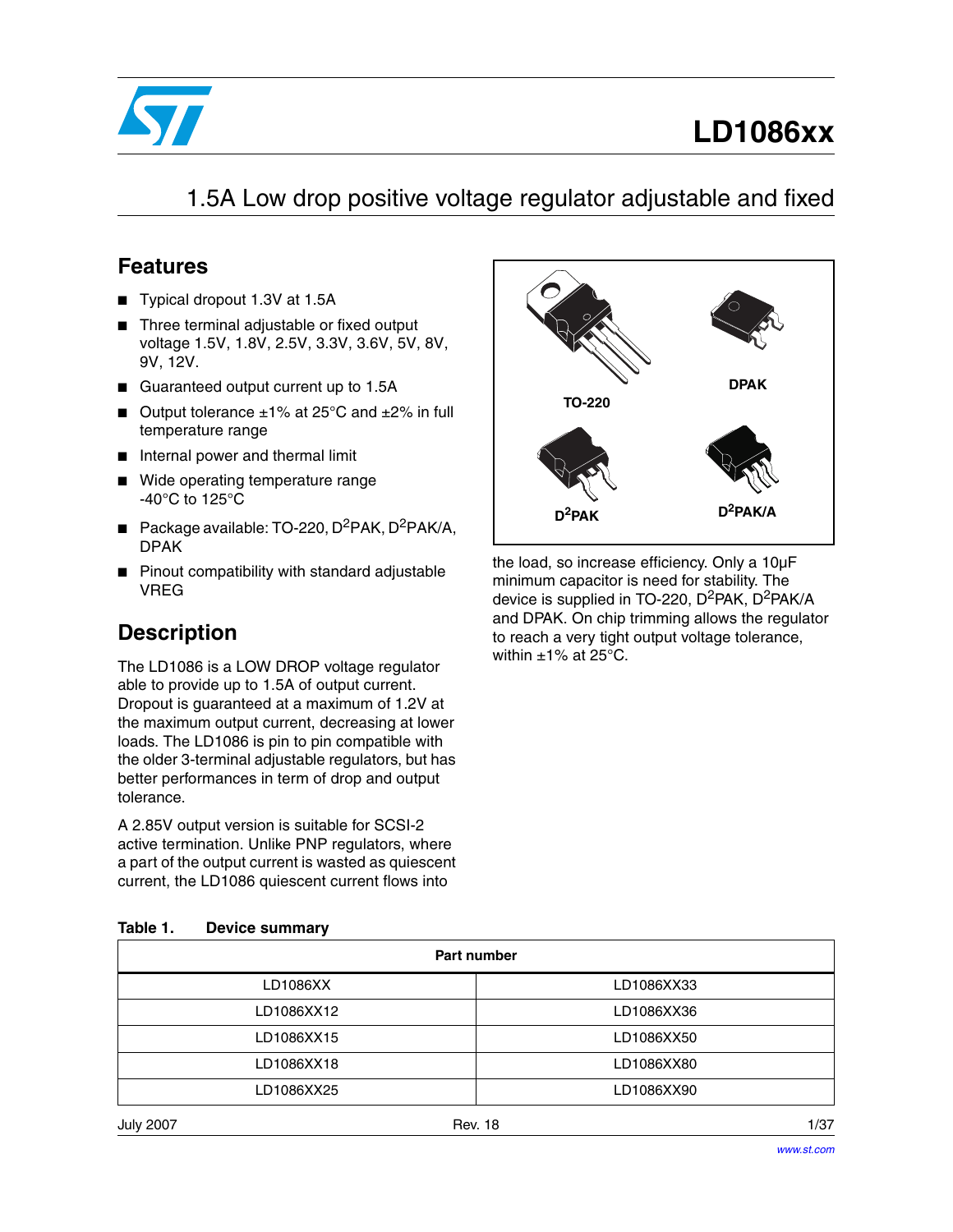# **[Contents](#page-2-0)**

| $\blacksquare$          |                                                                                                                |  |
|-------------------------|----------------------------------------------------------------------------------------------------------------|--|
| $\overline{2}$          |                                                                                                                |  |
| 3                       |                                                                                                                |  |
| $\overline{\mathbf{4}}$ |                                                                                                                |  |
| 5                       |                                                                                                                |  |
| 6                       |                                                                                                                |  |
| $\overline{7}$          |                                                                                                                |  |
| 8                       | Order codes (and all and all and all and all and all and all and all and all and all and all and all and all a |  |
| 9                       |                                                                                                                |  |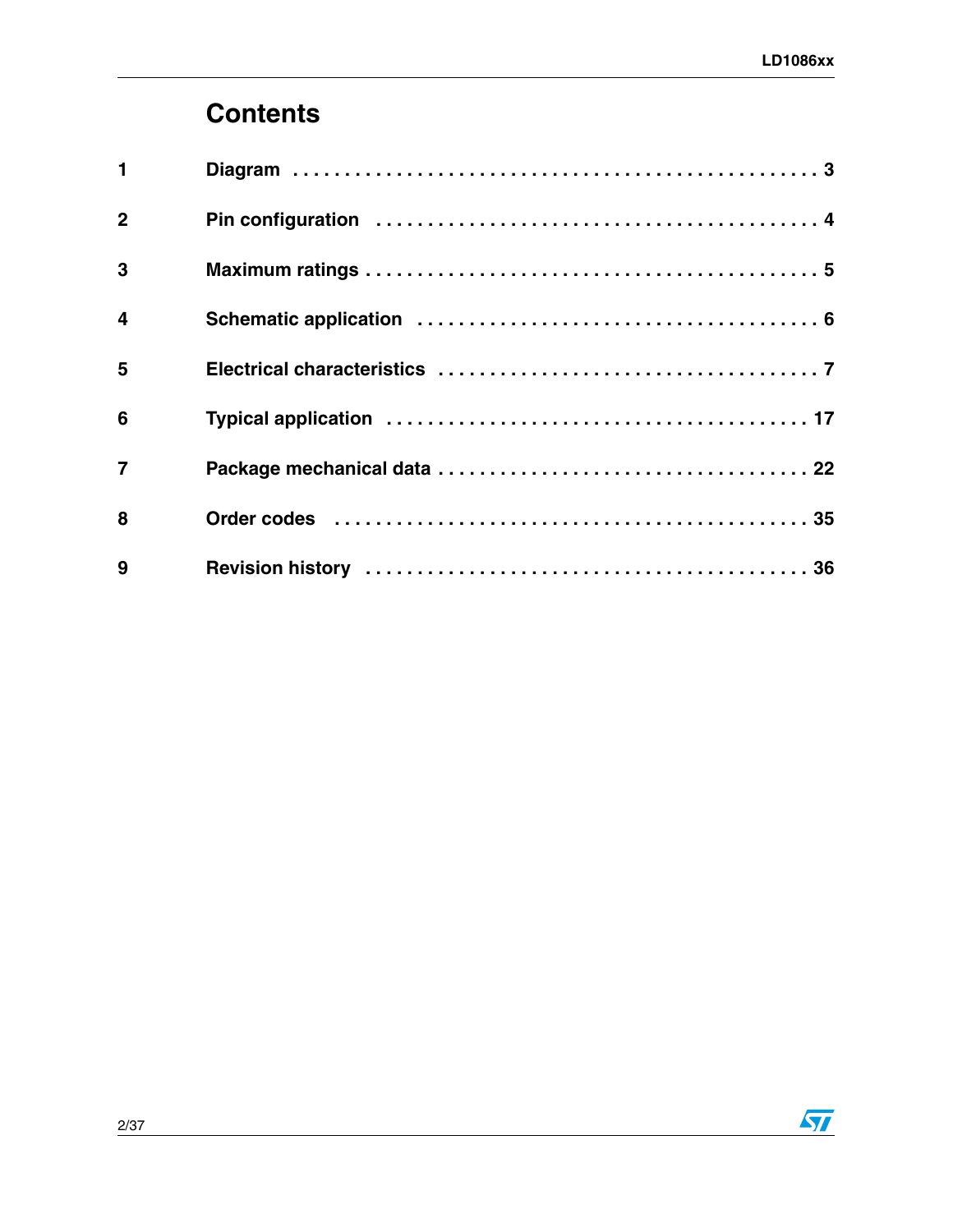# <span id="page-2-0"></span>**1 Diagram**

### **Figure 1. Schematic diagram**

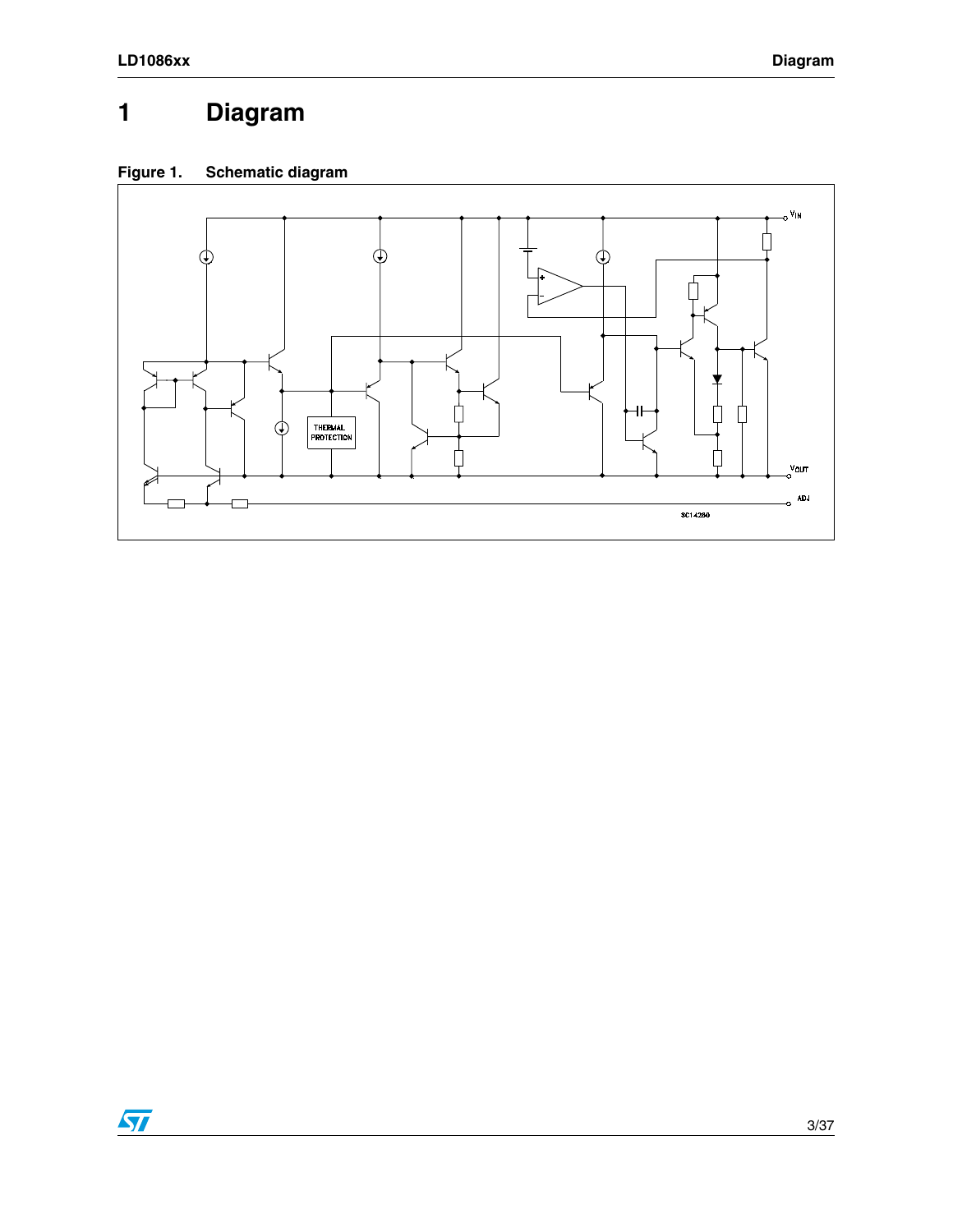### <span id="page-3-0"></span>**2 Pin configuration**

<span id="page-3-1"></span>



*Note: The TAB is physically connected to the Output (this is valid for the TO-220 package too).*

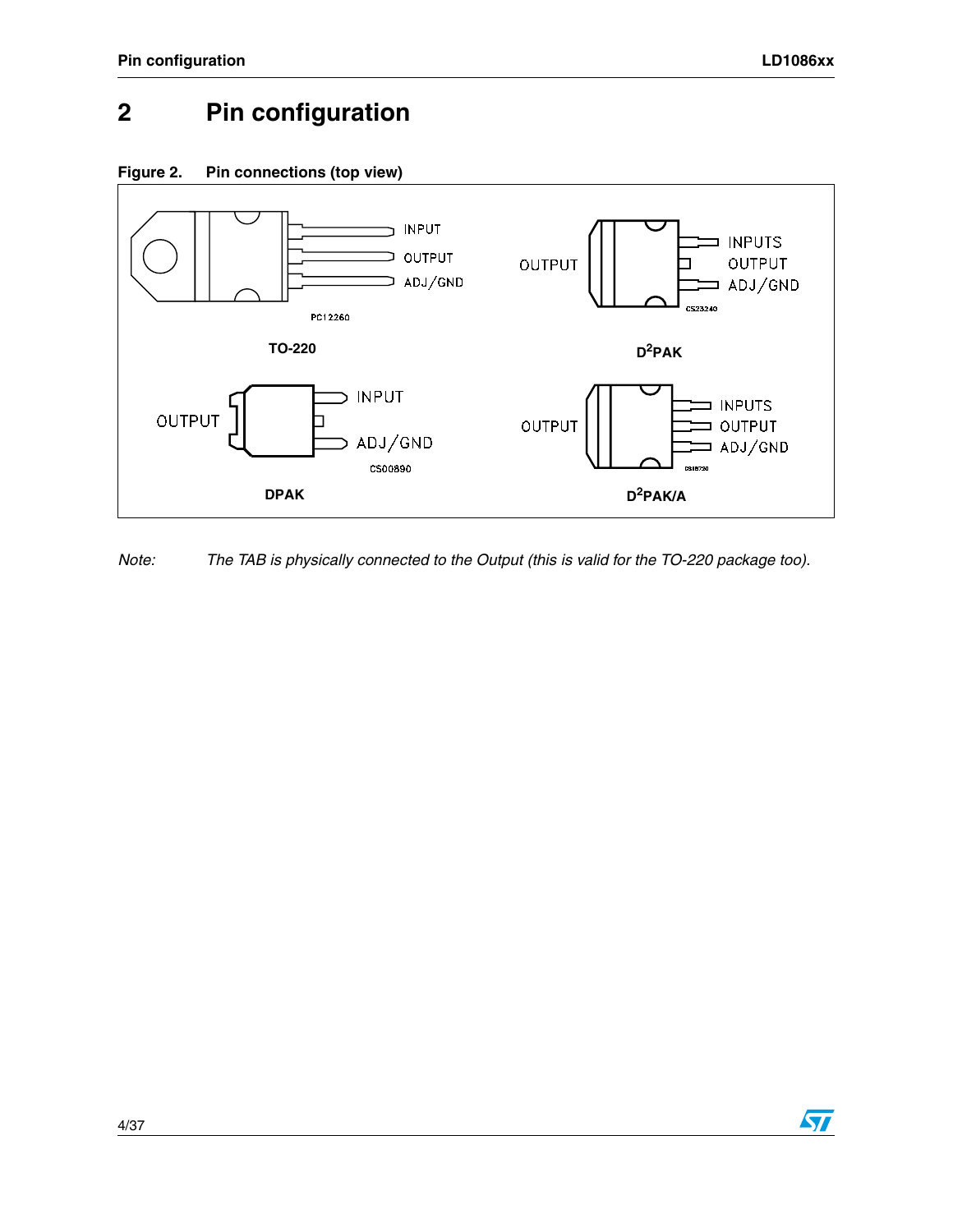# <span id="page-4-0"></span>**3 Maximum ratings**

| Table 2. | Absolute maximum ratings |  |
|----------|--------------------------|--|
|----------|--------------------------|--|

| Symbol                     | <b>Parameter</b>                     | Value              | Unit |
|----------------------------|--------------------------------------|--------------------|------|
| V                          | DC Input voltage                     | 30                 |      |
| ١o                         | Output current                       | Internally Limited | mА   |
| $P_D$                      | Power dissipation                    | Internally Limited | mW   |
| $\mathsf{T}_{\text{STG}}$  | Storage temperature range            | $-55$ to $+150$    | °C   |
| $\mathsf{T}_{\mathsf{OP}}$ | Operating junction temperature range | $-40$ to $+125$    | °C   |

*Note: Absolute Maximum Ratings are those values beyond which damage to the device may occur. Functional operation under these condition is not implied*

#### **Table 3. Thermal data**

 $\sqrt{2}$ 

| Symbol     | <b>Parameter</b>                    | TO-220 | $D^2$ PAK<br>$D^2PAK/A$ | <b>DPAK</b> | Unit          |
|------------|-------------------------------------|--------|-------------------------|-------------|---------------|
| $R_{thJC}$ | Thermal resistance junction-case    | ຈ      |                         |             | $\degree$ C/W |
| $R_{thJA}$ | Thermal resistance junction-ambient | 50     | 62.5                    |             | $\degree$ C/W |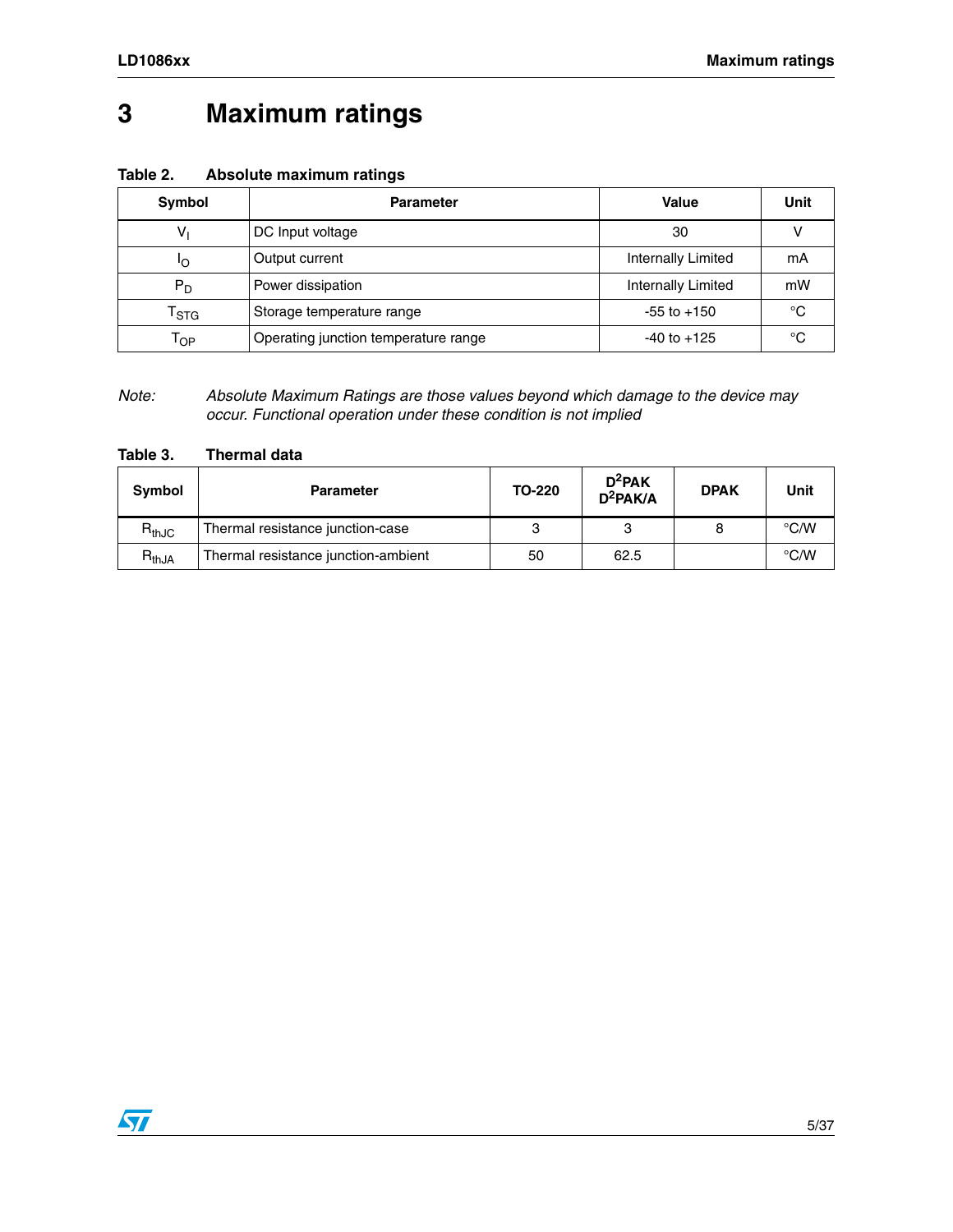# <span id="page-5-0"></span>**4 Schematic application**





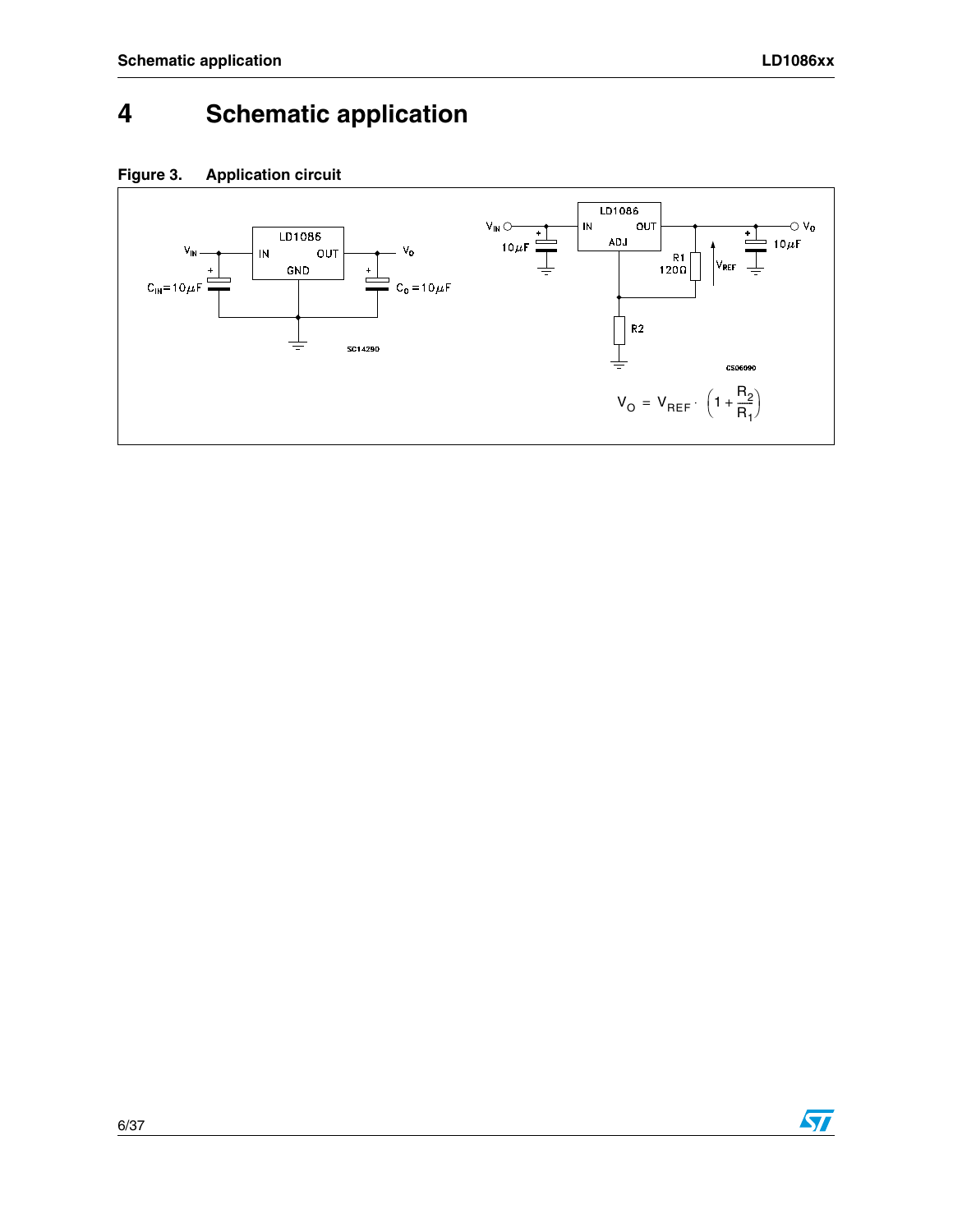# <span id="page-6-0"></span>**5 Electrical characteristics**

#### **Table 4. Electrical characteristics of LD1086#15**

(V<sub>I</sub>=4.5V, C<sub>I</sub> = C<sub>O</sub> =10μF, T<sub>A</sub> = -40 to 125°C, unless otherwise specified).

| Symbol             | <b>Parameter</b>                        | <b>Test</b>                                                                          | Min.  | Typ.           | Max.  | Unit   |
|--------------------|-----------------------------------------|--------------------------------------------------------------------------------------|-------|----------------|-------|--------|
|                    | Output voltage (1)                      | $I_{\rm O} = 0$ mA, T <sub>J</sub> = 25°C                                            | 1.485 | 1.5            | 1.515 | V      |
| $V_{\rm O}$        |                                         | $I_{\Omega} = 0$ to 1.5A, $V_{\text{I}} = 3.4$ to 30V                                | 1.47  | 1.5            | 1.53  | $\vee$ |
|                    |                                         | $I_{\Omega} = 0$ mA, V <sub>1</sub> = 3.1 to 18V, T <sub>J</sub> = 25 <sup>o</sup> C |       | 0.2            | 4     | mV     |
| $\Delta V_{\rm O}$ | Line regulation                         | $IO = 0$ mA, $V1 = 3.1$ to 15V                                                       |       | 0.4            | 4     | mV     |
|                    |                                         | $I_{\Omega} = 0$ to 1.5A, $T_{\text{J}} = 25^{\circ} \text{C}$                       |       | 0.5            | 8     | mV     |
| $\Delta V_{\rm O}$ | Load regulation                         | $I_{\Omega} = 0$ to 1.5A                                                             |       | 1              | 16    | mV     |
| $V_{d}$            | Dropout voltage                         | $I_{\rm O} = 1.5A$                                                                   |       | 1.3            | 1.5   | $\vee$ |
| $I_q$              | Quiescent current                       | $V_1 \leq 30V$                                                                       |       | 5              | 10    | mA     |
| $I_{\rm sc}$       | Short circuit current                   | $V_1 - V_{\Omega} = 5V$                                                              | 1.5   | $\overline{2}$ |       | A      |
|                    |                                         | $V_1 - V_0 = 25V$                                                                    | 0.05  | 0.02           |       | A      |
|                    | Thermal regulation                      | $T_A = 25^{\circ}C$ , 30ms pulse                                                     |       | 0.01           | 0.04  | % /W   |
| <b>SVR</b>         | Supply voltage rejection                | f = 120 Hz, $C_{\Omega}$ = 25 $\mu$ F, $I_{\Omega}$ = 1.5A<br>$V_1 = 6.5 \pm 3V$     | 60    | 82             |       | dB     |
| eN                 | RMS Output noise voltage (% of<br>$V_O$ | $T_A = 25^{\circ}$ C, f = 10Hz to 10KHz                                              |       | 0.003          |       | $\%$   |
| S                  | Temperature stability                   |                                                                                      |       | 0.5            |       | $\%$   |
| S                  | Long term stability                     | $T_A = 125^{\circ}C$ , 1000Hrs                                                       |       | 0.5            |       | $\%$   |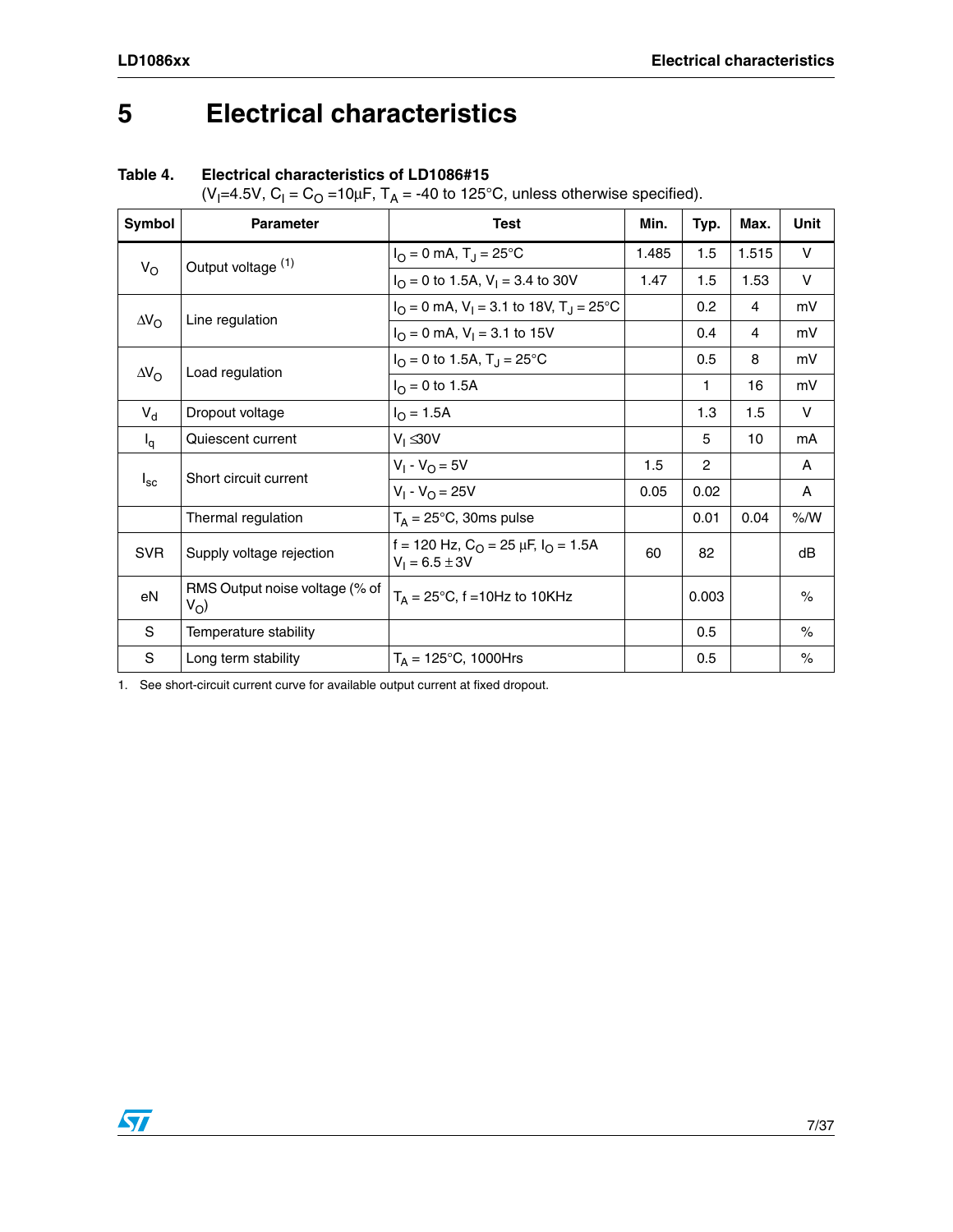#### **Table 5. Electrical characteristics of LD1086#18**

(V<sub>I</sub>=4.8V, C<sub>I</sub> = C<sub>O</sub> =10μF, T<sub>A</sub> = -40 to 125°C, unless otherwise specified).

| Symbol                                | <b>Parameter</b>                        | <b>Test</b>                                                                          | Min.  | Typ.             | Max.  | <b>Unit</b> |
|---------------------------------------|-----------------------------------------|--------------------------------------------------------------------------------------|-------|------------------|-------|-------------|
| $V_{\rm O}$                           | Output voltage (1)                      | $I_{\rm O} = 0$ mA, T <sub>J</sub> = 25°C                                            | 1.782 | 1.8              | 1.818 | $\vee$      |
|                                       |                                         | $I_{\Omega} = 0$ to 1.5A, V <sub>1</sub> = 3.4 to 30V                                | 1.764 | 1.8              | 1.836 | V           |
|                                       | Line regulation                         | $I_{\Omega} = 0$ mA, V <sub>1</sub> = 3.4 to 18V, T <sub>1</sub> = 25 <sup>o</sup> C |       | 0.2 <sub>0</sub> | 4     | mV          |
| $\Delta V_{\rm O}$                    |                                         | $I_{\Omega} = 0$ mA, $V_{\text{I}} = 3.4$ to 15V                                     |       | 0.4              | 4     | mV          |
| $\Delta V_{\rm O}$                    | Load regulation                         | $I_{\Omega} = 0$ to 1.5A, $T_{\text{J}} = 25^{\circ} \text{C}$                       |       | 0.5              | 8     | mV          |
|                                       |                                         | $I_{\Omega} = 0$ to 1.5A                                                             |       | 1                | 16    | mV          |
| $V_{d}$                               | Dropout voltage                         | $I_{\Omega} = 1.5A$                                                                  |       | 1.3              | 1.5   | $\vee$      |
| $I_q$                                 | Quiescent current                       | $V_1 \leq 30V$                                                                       |       | 5                | 10    | mA          |
| Short circuit current<br>$I_{\rm sc}$ |                                         | $V_1 - V_0 = 5V$                                                                     | 1.5   | $\mathbf{2}$     |       | A           |
|                                       |                                         | $V_1 - V_{\Omega} = 25V$                                                             | 0.05  | 0.02             |       | A           |
|                                       | Thermal regulation                      | $T_A = 25$ °C, 30ms pulse                                                            |       | 0.01             | 0.04  | % /W        |
| <b>SVR</b>                            | Supply voltage rejection                | f = 120 Hz, $C_{\Omega}$ = 25 µF, $I_{\Omega}$ = 1.5A<br>$V_1 = 6.8 \pm 3V$          | 60    | 82               |       | dB          |
| eN                                    | RMS Output noise voltage (% of<br>$V_O$ | $T_A = 25^{\circ}$ C, f = 10Hz to 10KHz                                              |       | 0.003            |       | $\%$        |
| S                                     | Temperature stability                   |                                                                                      |       | 0.5              |       | $\%$        |
| $\mathbf S$                           | Long term stability                     | $T_A = 125^{\circ}C$ , 1000Hrs                                                       |       | 0.5              |       | $\%$        |

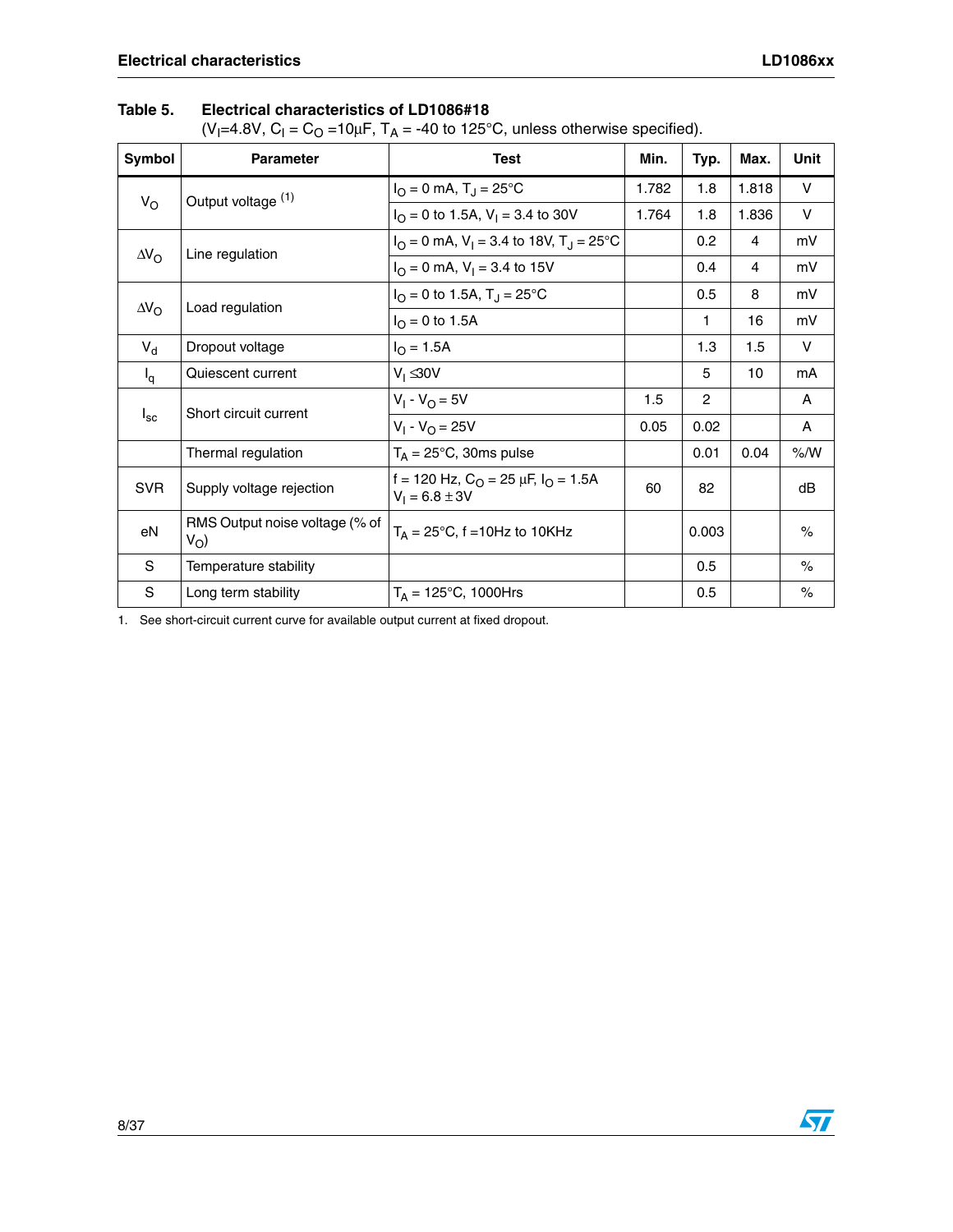| $\mathcal{L}$ . $\mathcal{L}$ . $\mathcal{L}$ . $\mathcal{L}$ . $\mathcal{L}$ . $\mathcal{L}$ . $\mathcal{L}$ . $\mathcal{L}$ |                                                    |                                                                                        |       |                |       |               |
|-------------------------------------------------------------------------------------------------------------------------------|----------------------------------------------------|----------------------------------------------------------------------------------------|-------|----------------|-------|---------------|
| Symbol                                                                                                                        | <b>Parameter</b>                                   | <b>Test</b>                                                                            | Min.  | Typ.           | Max.  | <b>Unit</b>   |
|                                                                                                                               | Output voltage (1)                                 | $I_{\rm O} = 0$ mA, T <sub>J</sub> = 25°C                                              | 2.475 | 2.5            | 2.525 | V             |
| $V_{\rm O}$                                                                                                                   |                                                    | $I_{\text{O}} = 0$ to 1.5A, $V_{\text{I}} = 4.1$ to 30V                                | 2.45  | 2.5            | 2.55  | $\vee$        |
|                                                                                                                               |                                                    | $I_{\text{O}} = 0$ mA, V <sub>1</sub> = 4.1 to 18V, T <sub>J</sub> = 25 <sup>o</sup> C |       | 0.2            | 4     | mV            |
| $\Delta V_{\rm O}$                                                                                                            | Line regulation                                    | $IO = 0$ mA, $V1 = 4.1$ to 18V                                                         |       | 0.4            | 4     | mV            |
|                                                                                                                               |                                                    | $I_{\Omega} = 0$ to 1.5A, $T_{\text{J}} = 25^{\circ} \text{C}$                         |       | 0.5            | 8     | mV            |
| $\Delta V_{\rm O}$                                                                                                            | Load regulation                                    | $I_{\Omega} = 0$ to 1.5A                                                               |       | 1              | 16    | mV            |
| $V_{d}$                                                                                                                       | Dropout voltage                                    | $I_{\Omega} = 1.5A$                                                                    |       | 1.3            | 1.5   | $\vee$        |
| $I_q$                                                                                                                         | Quiescent current                                  | $V_1 \leq 30V$                                                                         |       | 5              | 10    | mA            |
|                                                                                                                               | Short circuit current                              | $V_1 - V_{\Omega} = 5V$                                                                | 1.5   | $\overline{2}$ |       | A             |
| $I_{\rm sc}$                                                                                                                  |                                                    | $V_1 - V_{\Omega} = 25V$                                                               | 0.05  | 0.2            |       | A             |
|                                                                                                                               | Thermal regulation                                 | $T_A = 25^{\circ}$ C, 30ms pulse                                                       |       | 0.008          | 0.04  | % /W          |
| <b>SVR</b>                                                                                                                    | Supply voltage rejection                           | f = 120 Hz, $C_O$ = 25 µF, $I_O$ = 1.5A<br>$V_1 = 7.5 \pm 3V$                          | 60    | 81             |       | dB            |
| eN                                                                                                                            | RMS Output noise voltage (% of<br>V <sub>O</sub> ) | $T_A = 25^{\circ}C$ , f = 10Hz to 10KHz                                                |       | 0.003          |       | $\frac{1}{2}$ |
| S                                                                                                                             | Temperature stability                              |                                                                                        |       | 0.5            |       | $\%$          |
| S                                                                                                                             | Long term stability                                | $T_A = 125^{\circ}C$ , 1000Hrs                                                         |       | 0.5            |       | $\%$          |

#### **Table 6. Electrical characteristics of LD1086#25**

(V<sub>I</sub>=5.5V, C<sub>I</sub> = C<sub>O</sub> =10μF, T<sub>A</sub> = -40 to 125°C, unless otherwise specified).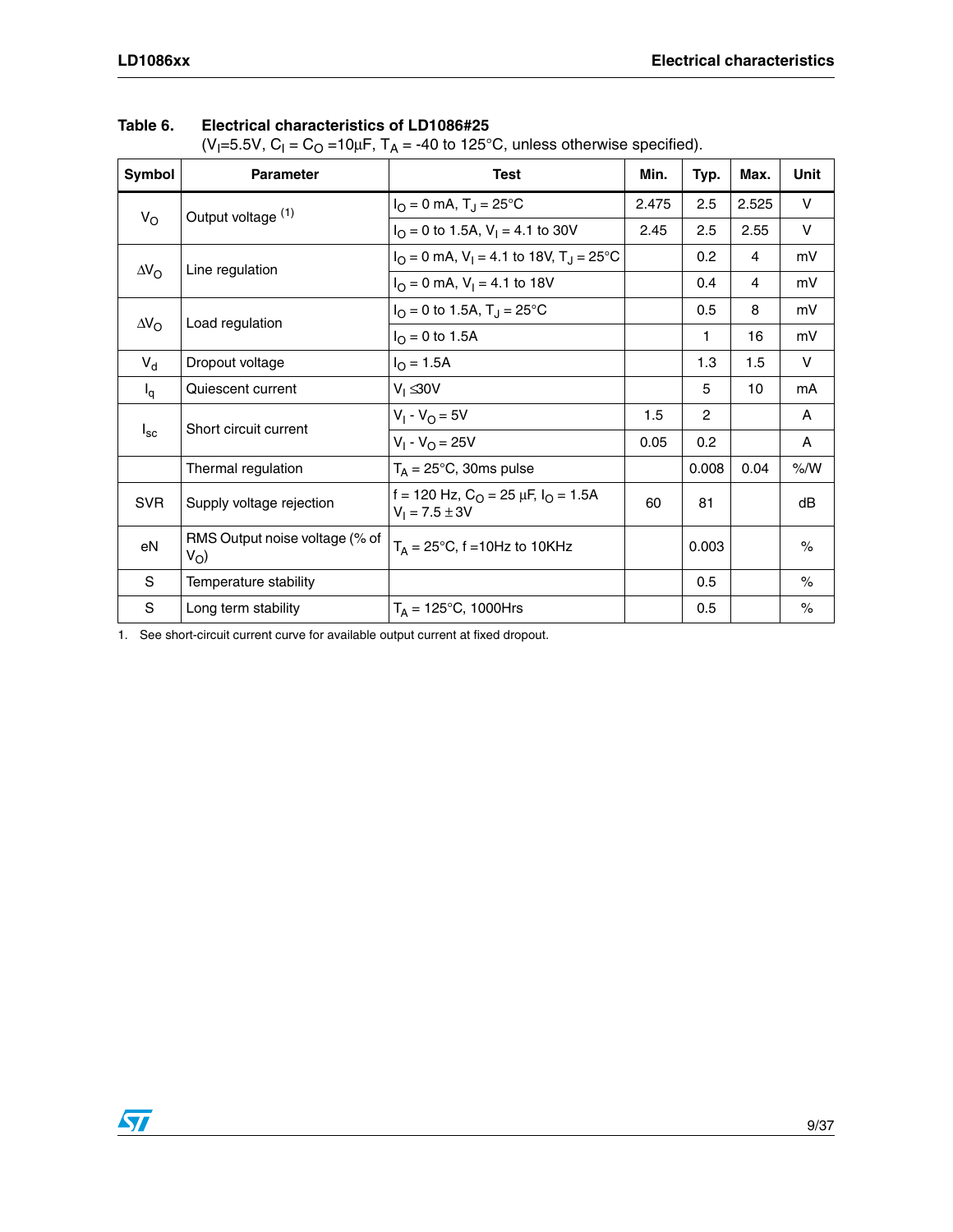(V<sub>I</sub>=6.3V, C<sub>I</sub> = C<sub>O</sub> =10μF, T<sub>A</sub> = -40 to 125°C, unless otherwise specified).

| Symbol             | <b>Parameter</b>                        | <b>Test</b>                                                                          | Min.  | Typ.           | Max.  | <b>Unit</b> |
|--------------------|-----------------------------------------|--------------------------------------------------------------------------------------|-------|----------------|-------|-------------|
|                    | Output voltage (1)                      | $I_{\Omega} = 0$ mA, $T_{\text{J}} = 25^{\circ}$ C                                   | 3.267 | 3.3            | 3.333 | $\vee$      |
| $V_{\rm O}$        |                                         | $I_{\Omega} = 0$ to 1.5A, $V_1 = 4.9$ to 30V                                         | 3.234 | 3.3            | 3.366 | $\vee$      |
| $\Delta V_{\rm O}$ |                                         | $I_{\Omega} = 0$ mA, V <sub>1</sub> = 4.9 to 18V, T <sub>J</sub> = 25 <sup>o</sup> C |       | 0.5            | 6     | mV          |
|                    | Line regulation                         | $I_{\Omega} = 0$ mA, $V_1 = 4.9$ to 18V                                              |       | 1              | 6     | mV          |
| $\Delta V_{\rm O}$ | Load regulation                         | $I_{\Omega} = 0$ to 1.5A, $T_{\text{J}} = 25^{\circ} \text{C}$                       |       | 1              | 10    | mV          |
|                    |                                         | $I_{\text{O}} = 0$ to 1.5A                                                           |       | $\overline{7}$ | 25    | mV          |
| $V_{d}$            | Dropout voltage                         | $I_{\Omega} = 1.5A$                                                                  |       | 1.3            | 1.5   | $\vee$      |
| $I_q$              | Quiescent current                       | $V_1 \leq 30V$                                                                       |       | 5              | 10    | mA          |
|                    | Short circuit current                   | $V_1 - V_{\Omega} = 5V$                                                              | 1.5   | $\overline{c}$ |       | A           |
| $I_{\rm sc}$       |                                         | $V_1 - V_0 = 25V$                                                                    | 0.05  | 0.2            |       | A           |
|                    | Thermal regulation                      | $T_A = 25^{\circ}C$ , 30ms pulse                                                     |       | 0.008          | 0.04  | % /W        |
| <b>SVR</b>         | Supply voltage rejection                | f = 120 Hz, $C_{\Omega}$ = 25 $\mu$ F, $I_{\Omega}$ = 1.5A<br>$V_1 = 8.3 \pm 3V$     | 60    | 79             |       | dB          |
| eN                 | RMS Output noise voltage (% of<br>$V_O$ | $T_A = 25^{\circ}$ C, f = 10Hz to 10KHz                                              |       | 0.003          |       | $\%$        |
| S                  | Temperature stability                   |                                                                                      |       | 0.5            |       | $\%$        |
| S                  | Long term stability                     | $T_A = 125^{\circ}C$ , 1000Hrs                                                       |       | 0.5            |       | $\%$        |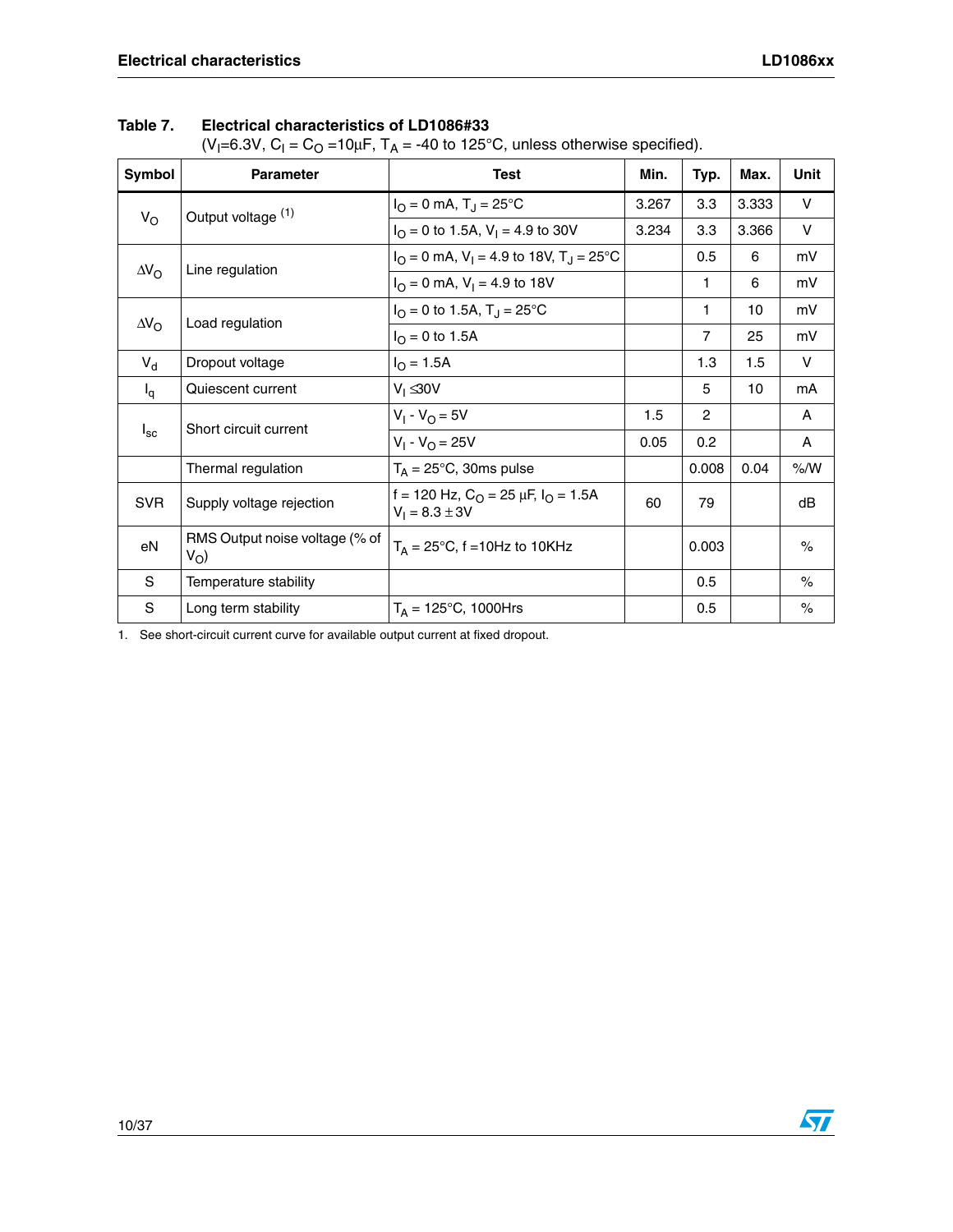| $\left( \frac{1}{2} \right)$ - $\left( \frac{1}{2} \right)$ - $\left( \frac{1}{2} \right)$ - $\left( \frac{1}{2} \right)$ - $\left( \frac{1}{2} \right)$ - $\left( \frac{1}{2} \right)$ - $\left( \frac{1}{2} \right)$ - $\left( \frac{1}{2} \right)$ - $\left( \frac{1}{2} \right)$ - $\left( \frac{1}{2} \right)$ - $\left( \frac{1}{2} \right)$ - $\left( \frac{1}{2} \right)$ - $\left( \$ |                                               |                                                                                  |       |                |       |              |
|------------------------------------------------------------------------------------------------------------------------------------------------------------------------------------------------------------------------------------------------------------------------------------------------------------------------------------------------------------------------------------------------|-----------------------------------------------|----------------------------------------------------------------------------------|-------|----------------|-------|--------------|
| Symbol                                                                                                                                                                                                                                                                                                                                                                                         | <b>Parameter</b>                              | <b>Test</b>                                                                      | Min.  | Typ.           | Max.  | Unit         |
|                                                                                                                                                                                                                                                                                                                                                                                                | Output voltage (1)                            | $I_{\rm O} = 0$ mA, T <sub>J</sub> = 25°C                                        | 3.564 | 3.6            | 3.636 | $\vee$       |
| $V_{\rm O}$                                                                                                                                                                                                                                                                                                                                                                                    |                                               | $I_{\text{O}} = 0$ to 1.5A, $V_{\text{I}} = 5.2$ to 30V                          | 3.528 | 3.6            | 3.672 | $\mathsf{V}$ |
|                                                                                                                                                                                                                                                                                                                                                                                                | Line regulation                               | $I_{\text{O}}$ = 0 mA, V <sub>1</sub> = 5.2 to 18V, T <sub>J</sub> = 25°C        |       | 0.5            | 10    | mV           |
| $\Delta V_{\rm O}$                                                                                                                                                                                                                                                                                                                                                                             |                                               | $IO = 0$ mA, $V1 = 5.2$ to 18V                                                   |       | 1              | 10    | mV           |
|                                                                                                                                                                                                                                                                                                                                                                                                |                                               | $I_{\Omega} = 0$ to 1.5A, $T_{\text{J}} = 25^{\circ} \text{C}$                   |       | 3              | 15    | mV           |
| $\Delta V_{\rm O}$                                                                                                                                                                                                                                                                                                                                                                             | Load regulation                               | $I_{\Omega} = 0$ to 1.5A                                                         |       | $\overline{7}$ | 25    | mV           |
| $V_{d}$                                                                                                                                                                                                                                                                                                                                                                                        | Dropout voltage                               | $I_{\Omega} = 1.5A$                                                              |       | 1.3            | 1.5   | V            |
| $I_q$                                                                                                                                                                                                                                                                                                                                                                                          | Quiescent current                             | $V_1 \leq 30V$                                                                   |       | 5              | 10    | mA           |
|                                                                                                                                                                                                                                                                                                                                                                                                | Short circuit current                         | $V_1 - V_0 = 5V$                                                                 | 1.5   | $\overline{2}$ |       | A            |
| $I_{\rm sc}$                                                                                                                                                                                                                                                                                                                                                                                   |                                               | $V_1 - V_{\Omega} = 25V$                                                         | 0.05  | 0.2            |       | A            |
|                                                                                                                                                                                                                                                                                                                                                                                                | Thermal regulation                            | $T_A = 25^{\circ}C$ , 30ms pulse                                                 |       | 0.01           | 0.04  | % /W         |
| <b>SVR</b>                                                                                                                                                                                                                                                                                                                                                                                     | Supply voltage rejection                      | f = 120 Hz, $C_{\Omega}$ = 25 $\mu$ F, $I_{\Omega}$ = 1.5A<br>$V_1 = 8.6 \pm 3V$ | 60    | 78             |       | dB           |
| eN                                                                                                                                                                                                                                                                                                                                                                                             | RMS Output noise voltage (% of<br>$V_{\rm O}$ | $T_A = 25^{\circ}$ C, f = 10Hz to 10KHz                                          |       | 0.003          |       | $\%$         |
| S                                                                                                                                                                                                                                                                                                                                                                                              | Temperature stability                         |                                                                                  |       | 0.5            |       | $\%$         |
| $\mathbf S$                                                                                                                                                                                                                                                                                                                                                                                    | Long term stability                           | $T_A = 125^{\circ}C$ , 1000Hrs                                                   |       | 0.5            |       | $\%$         |

#### **Table 8. Electrical characteristics of LD1086#36**

(V<sub>I</sub>=6.6V, C<sub>I</sub> = C<sub>O</sub> =10μF, T<sub>A</sub> = -40 to 125°C, unless otherwise specified).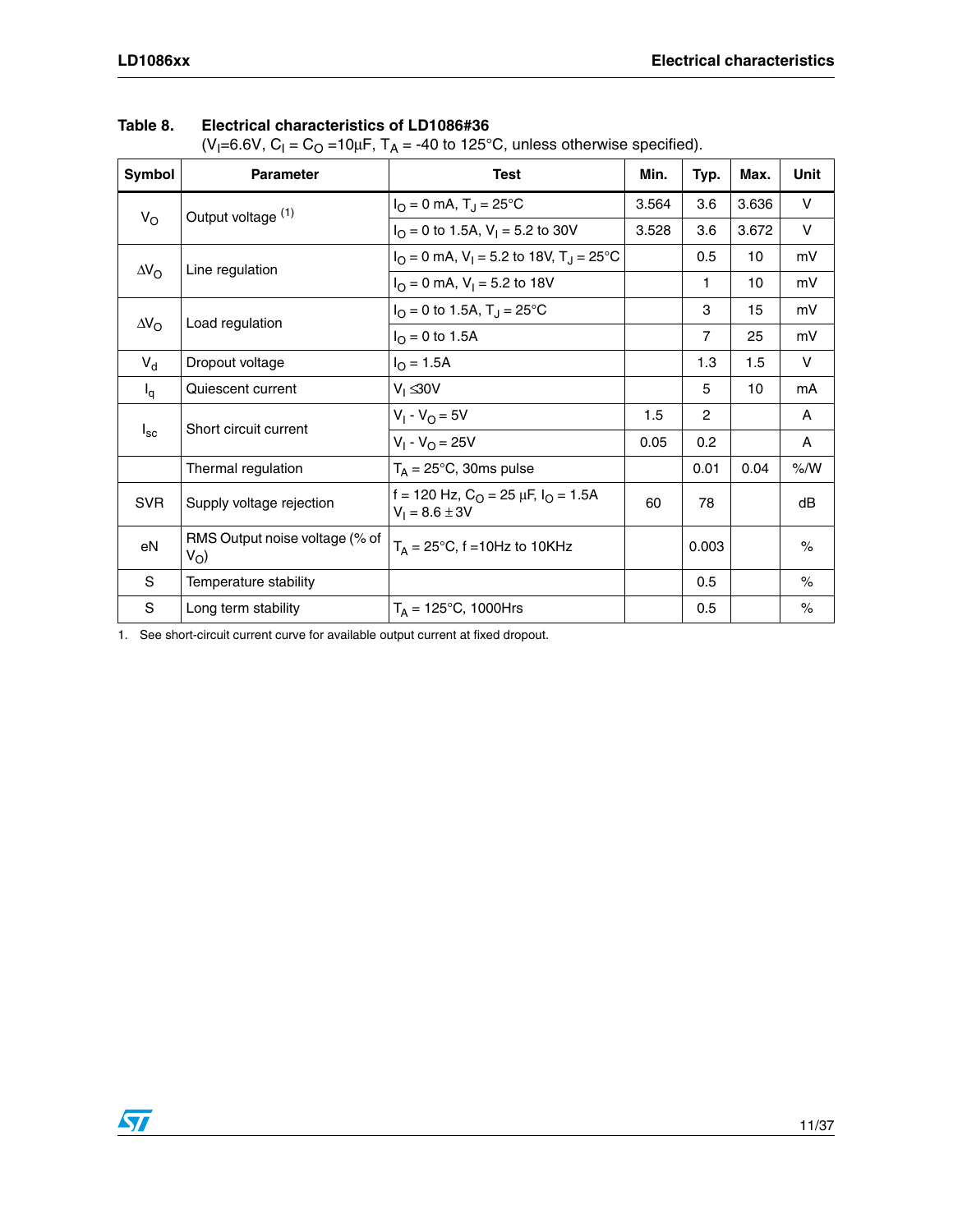(V<sub>I</sub>=8V, C<sub>I</sub> = C<sub>O</sub> =10μF, T<sub>A</sub> = -40 to 125°C, unless otherwise specified).

| Symbol             | <b>Parameter</b>                              | <b>Test</b>                                                                          | Min. | Typ.           | Max. | <b>Unit</b> |
|--------------------|-----------------------------------------------|--------------------------------------------------------------------------------------|------|----------------|------|-------------|
|                    | Output voltage (1)                            | $I_{\Omega} = 0$ mA, $T_{\Omega} = 25^{\circ}C$                                      | 4.95 | 5              | 5.05 | V           |
| $V_{\rm O}$        |                                               | $I_{\Omega} = 0$ to 1.5A, V <sub>1</sub> = 6.6 to 30V                                | 4.9  | 5              | 5.1  | $\vee$      |
| $\Delta V_{\rm O}$ | Line regulation                               | $I_{\Omega} = 0$ mA, V <sub>1</sub> = 6.6 to 20V, T <sub>1</sub> = 25 <sup>o</sup> C |      | 0.5            | 10   | mV          |
|                    |                                               | $I_{\text{O}} = 0$ mA, $V_{\text{I}} = 6.6$ to 20V                                   |      | 1              | 10   | mV          |
|                    | $\Delta V_{\rm O}$<br>Load regulation         | $I_{\Omega} = 0$ to 1.5A, $T_{\text{J}} = 25^{\circ} \text{C}$                       |      | 5              | 20   | mV          |
|                    |                                               | $I_{\Omega} = 0$ to 1.5A                                                             |      | 10             | 35   | mV          |
| $V_{d}$            | Dropout voltage                               | $I_{\Omega} = 1.5A$                                                                  |      | 1.3            | 1.5  | $\vee$      |
| $I_q$              | Quiescent current                             | $V_1 \leq 30V$                                                                       |      | 5              | 10   | mA          |
|                    | Short circuit current                         | $V_1 - V_{\Omega} = 5V$                                                              | 1.5  | $\overline{2}$ |      | A           |
| $I_{\rm sc}$       |                                               | $V_1 - V_{\Omega} = 25V$                                                             | 0.05 | 0.2            |      | A           |
|                    | Thermal regulation                            | $T_A = 25$ °C, 30ms pulse                                                            |      | 0.01           | 0.04 | % /W        |
| <b>SVR</b>         | Supply voltage rejection                      | f = 120 Hz, $C_{\Omega}$ = 25 $\mu$ F, $I_{\Omega}$ = 1.5A<br>$V_1 = 10 \pm 3V$      | 60   | 75             |      | dB          |
| eN                 | RMS Output noise voltage (% of<br>$V_{\rm O}$ | $T_A = 25^{\circ}C$ , f = 10Hz to 10KHz                                              |      | 0.003          |      | $\%$        |
| S                  | Temperature stability                         |                                                                                      |      | 0.5            |      | $\%$        |
| S                  | Long term stability                           | $T_A = 125^{\circ}C$ , 1000Hrs                                                       |      | 0.5            |      | $\%$        |

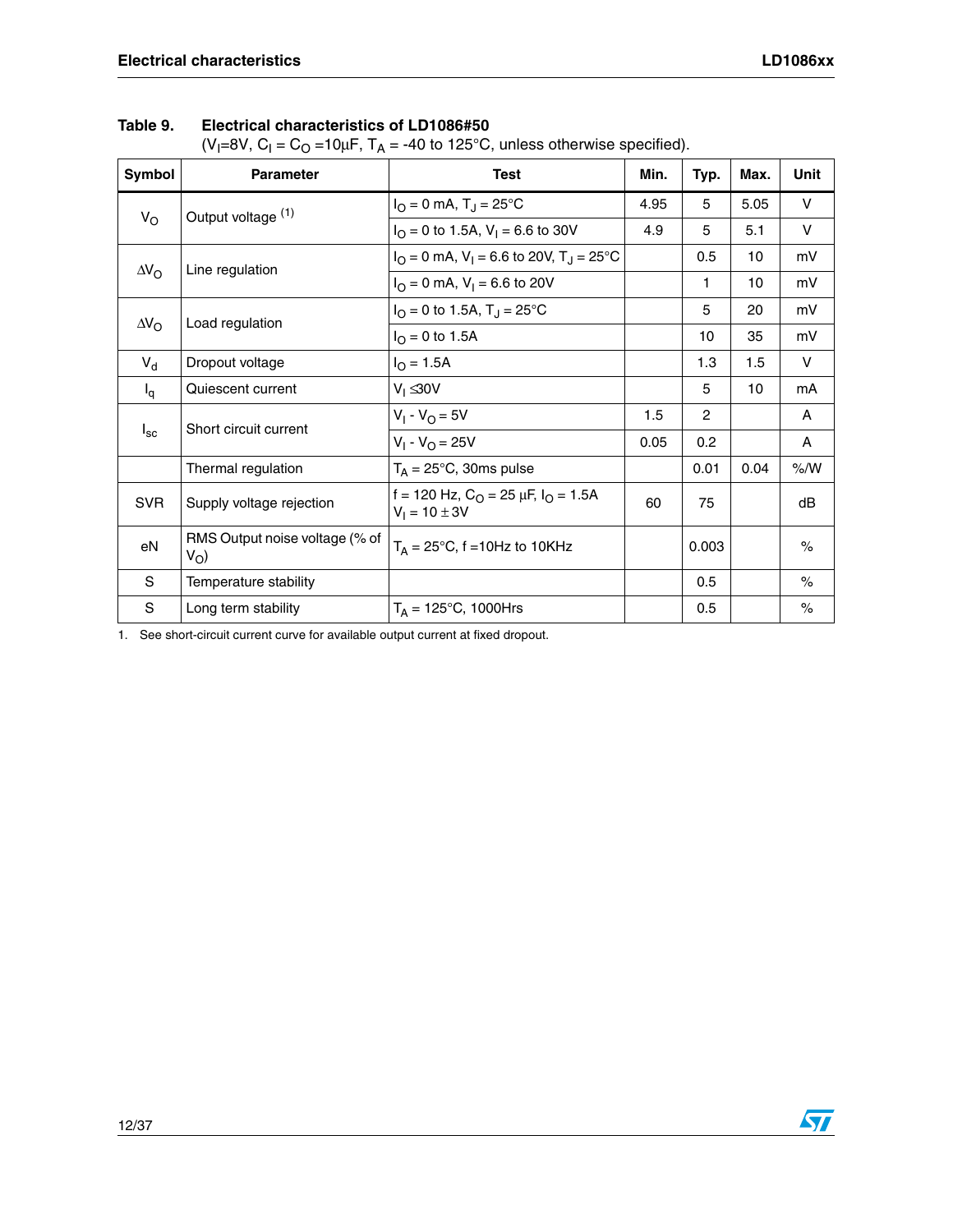| Table 10. Electrical characteristics of LD1086#80 |  |
|---------------------------------------------------|--|
|                                                   |  |

(V<sub>I</sub>=11V, C<sub>I</sub> = C<sub>O</sub> =10μF, T<sub>A</sub> = -40 to 125°C, unless otherwise specified).

| Symbol             | <b>Parameter</b>                              | <b>Test</b>                                                                            | Min. | Typ.           | Max. | Unit          |
|--------------------|-----------------------------------------------|----------------------------------------------------------------------------------------|------|----------------|------|---------------|
|                    | Output voltage (1)                            | $I_{\rm O} = 0$ mA, T <sub>J</sub> = 25°C                                              | 7.92 | 8              | 8.08 | $\vee$        |
| $V_{\rm O}$        |                                               | $I_{\Omega} = 0$ to 1.5A, $V_1 = 9.8$ to 30V                                           | 7.84 | 8              | 8.16 | $\vee$        |
|                    | Line regulation                               | $I_{\text{O}} = 0$ mA, $V_{\text{I}} = 9.8$ to 20V, T <sub>J</sub> = 25 <sup>o</sup> C |      | 1              | 18   | mV            |
| $\Delta V_{\rm O}$ |                                               | $I_{\Omega} = 0$ mA, $V_{\text{I}} = 9.8$ to 20V                                       |      | $\overline{2}$ | 18   | mV            |
|                    | $\Delta V_{\rm O}$<br>Load regulation         | $I_{\Omega} = 0$ to 1.5A, $T_{\text{J}} = 25^{\circ} \text{C}$                         |      | 8              | 30   | mV            |
|                    |                                               | $I_{\Omega} = 0$ to 1.5A                                                               |      | 12             | 60   | mV            |
| $V_{d}$            | Dropout voltage                               | $I_{\Omega} = 1.5A$                                                                    |      | 1.3            | 1.5  | $\vee$        |
| $I_q$              | Quiescent current                             | $V_1 \leq 30V$                                                                         |      | 5              | 10   | mA            |
|                    | Short circuit current                         | $V_1 - V_0 = 5V$                                                                       | 1.5  | $\overline{c}$ |      | $\mathsf{A}$  |
| $I_{\rm sc}$       |                                               | $V_1 - V_0 = 25V$                                                                      | 0.04 | 0.2            |      | A             |
|                    | Thermal regulation                            | $T_A = 25$ °C, 30ms pulse                                                              |      | 0.01           | 0.04 | % /W          |
| <b>SVR</b>         | Supply voltage rejection                      | f = 120 Hz, $C_{\text{O}}$ = 25 $\mu$ F, $I_{\text{O}}$ = 1.5A<br>$V_1 = 13 \pm 3V$    | 54   | 71             |      | dB            |
| eN                 | RMS Output noise voltage (% of<br>$V_{\rm O}$ | $T_A = 25^{\circ}C$ , f = 10Hz to 10KHz                                                |      | 0.003          |      | $\frac{1}{2}$ |
| S                  | Temperature stability                         |                                                                                        |      | 0.5            |      | $\%$          |
| S                  | Long term stability                           | $T_A = 125^{\circ}C$ , 1000Hrs                                                         |      | 0.5            |      | $\%$          |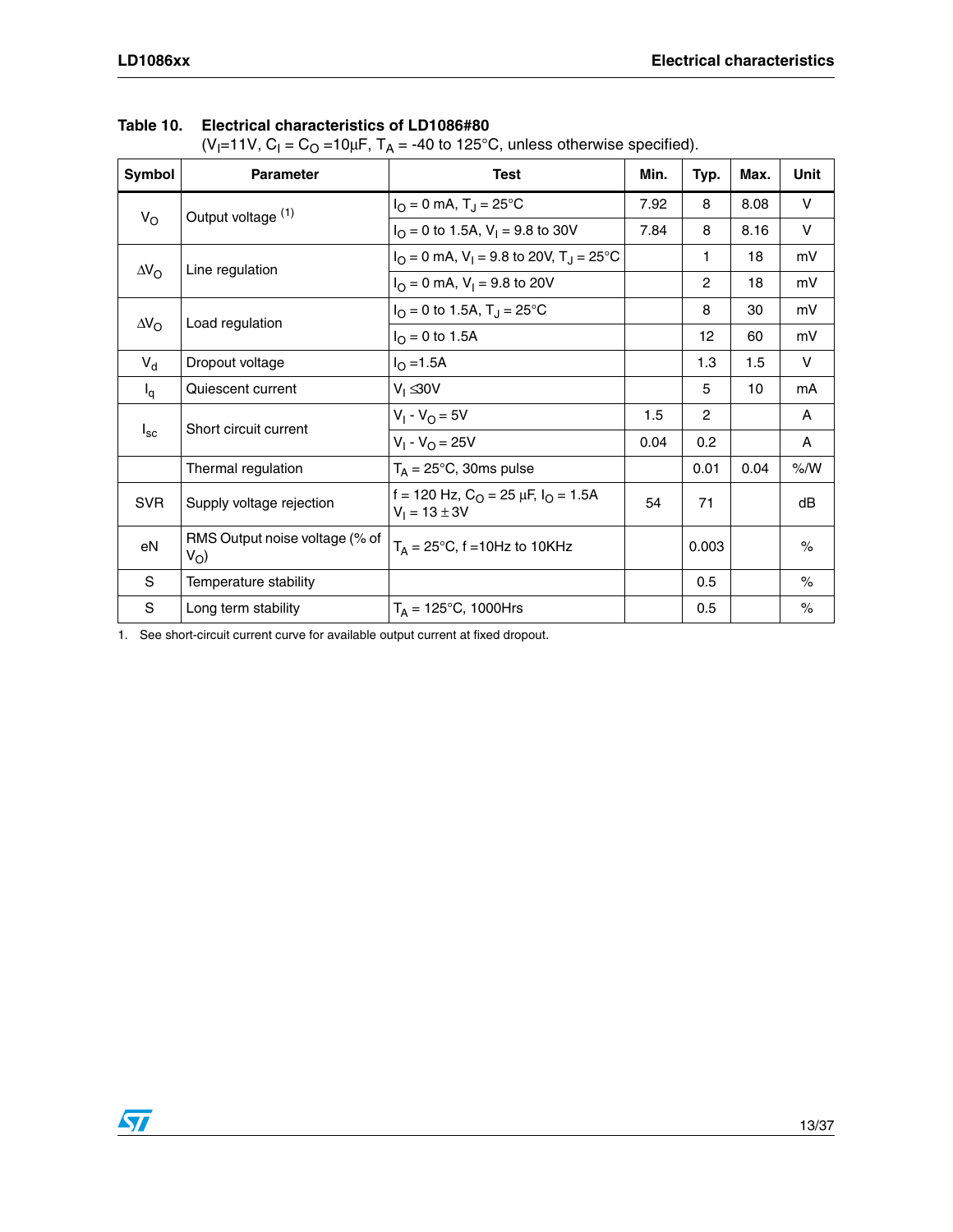#### **Table 11. Electrical characteristics of LD1086#90**

(V<sub>I</sub>=12V, C<sub>I</sub> = C<sub>O</sub> =10μF, T<sub>A</sub> = -40 to 125°C, unless otherwise specified).

| Symbol             | <b>Parameter</b>                              | <b>Test</b>                                                                           | Min. | Typ.           | Max. | Unit         |
|--------------------|-----------------------------------------------|---------------------------------------------------------------------------------------|------|----------------|------|--------------|
|                    | Output voltage (1)                            | $I_{O} = 0$ mA, $T_{J} = 25^{\circ}C$                                                 | 8.91 | 9              | 9.09 | V            |
| $V_{\rm O}$        |                                               | $I_{\text{O}} = 0$ to 1.5A, $V_{\text{I}} = 11$ to 30V                                | 8.82 | 9              | 9.18 | V            |
|                    | Line regulation                               | $I_{\text{O}} = 0$ mA, V <sub>1</sub> = 11 to 20V, T <sub>J</sub> = 25 <sup>o</sup> C |      | 1.             | 20   | mV           |
| $\Delta V_{\rm O}$ |                                               | $I_{\text{O}} = 0$ mA, $V_{\text{I}} = 11$ to 20V                                     |      | $\overline{c}$ | 20   | mV           |
|                    | $\Delta V_{\rm O}$<br>Load regulation         | $I_{\Omega} = 0$ to 1.5A, $T_{\text{J}} = 25^{\circ} \text{C}$                        |      | 8              | 30   | mV           |
|                    |                                               | $I_{\rm O} = 0$ to 1.5A                                                               |      | 12             | 60   | mV           |
| $V_d$              | Dropout voltage                               | $I_{\rm O} = 1.5A$                                                                    |      | 1.3            | 1.5  | V            |
| $I_q$              | Quiescent current                             | $V_1 \leq 30V$                                                                        |      | 5              | 10   | mA           |
|                    | Short circuit current                         | $V_1 - V_{\Omega} = 5V$                                                               | 1.5  | $\overline{2}$ |      | A            |
| $I_{\rm sc}$       |                                               | $V_1 - V_{\Omega} = 25V$                                                              | 0.05 | 0.2            |      | $\mathsf{A}$ |
|                    | Thermal regulation                            | $T_A = 25^{\circ}$ C, 30ms pulse                                                      |      | 0.01           | 0.04 | % /W         |
| <b>SVR</b>         | Supply voltage rejection                      | f = 120 Hz, $C_{\Omega}$ = 25 $\mu$ F, $I_{\Omega}$ = 1.5A<br>$V_1 = 14 \pm 3V$       | 54   | 70             |      | dB           |
| eN                 | RMS Output noise voltage (% of<br>$V_{\rm O}$ | $T_A = 25^{\circ}C$ , f = 10Hz to 10KHz                                               |      | 0.003          |      | $\%$         |
| S                  | Temperature stability                         |                                                                                       |      | 0.5            |      | $\%$         |
| $\mathbf S$        | Long term stability                           | $T_A = 125^{\circ}C$ , 1000Hrs                                                        |      | 0.5            |      | $\%$         |

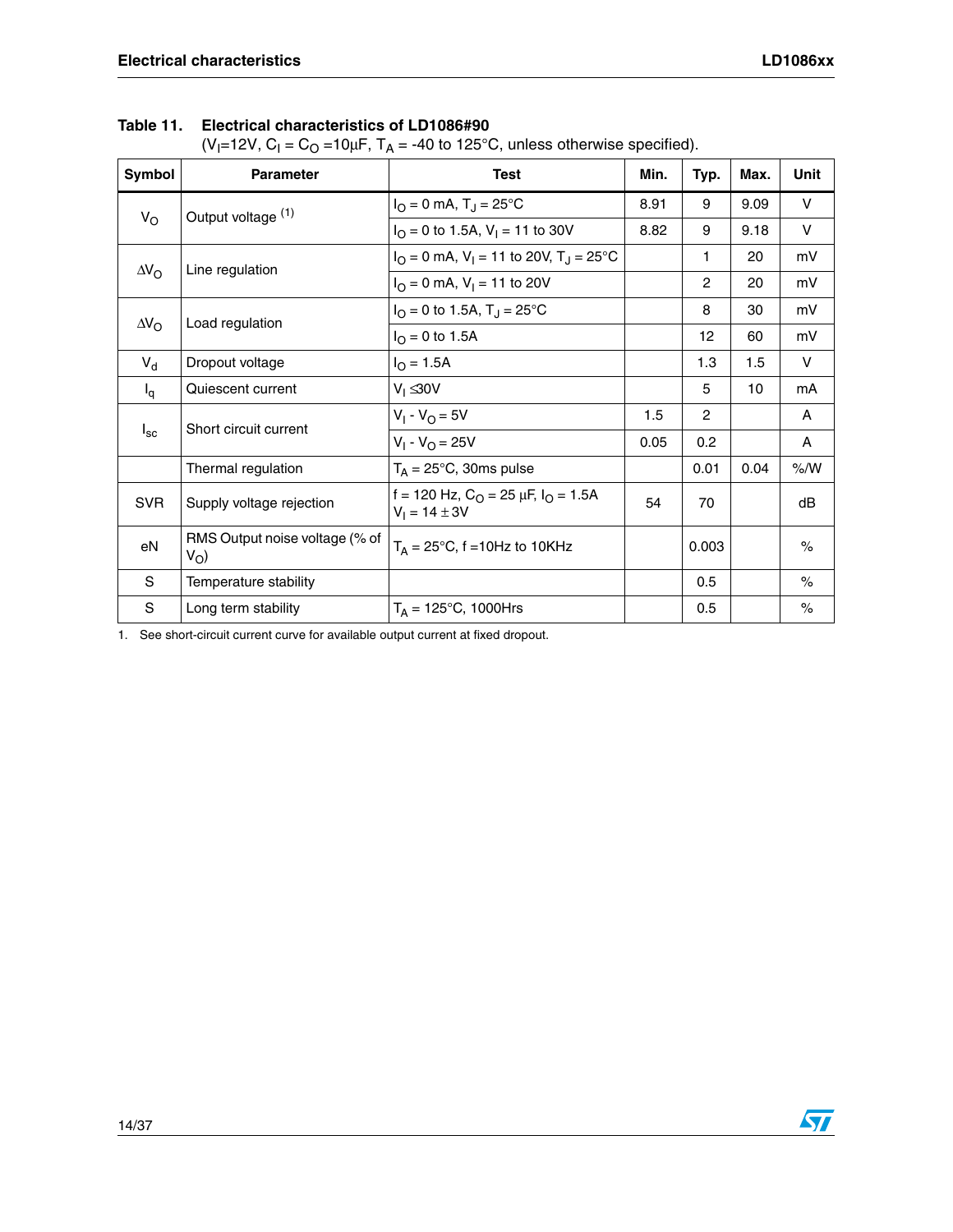#### **Table 12. Electrical characteristics of LD1086#12**

(V<sub>I</sub>=15V, C<sub>I</sub> = C<sub>O</sub> =10μF, T<sub>A</sub> = -40 to 125°C, unless otherwise specified).

| Symbol                                | <b>Parameter</b>                              | <b>Test</b>                                                                     | Min.  | Typ.           | Max.  | Unit          |
|---------------------------------------|-----------------------------------------------|---------------------------------------------------------------------------------|-------|----------------|-------|---------------|
|                                       | Output voltage (1)                            | $I_{\rm O} = 0$ mA, T <sub>J</sub> = 25°C                                       | 11.88 | 12             | 12.12 | $\vee$        |
| $V_{\rm O}$                           |                                               | $I_{\Omega} = 0$ to 1.5A, $V_{\text{I}} = 13.8$ to 30V                          | 11.76 | 12             | 12.24 | V             |
| $\Delta V_{\rm O}$                    | Line regulation                               | $I_{\Omega} = 0$ mA, $V_{\text{I}} = 13.8$ to 25V,<br>$T_J = 25^{\circ}C$       |       | 1              | 25    | mV            |
|                                       |                                               | $I_{\text{O}} = 0$ mA, $V_{\text{I}} = 13.8$ to 25V                             |       | $\overline{2}$ | 25    | mV            |
| $\Delta V_{\rm O}$<br>Load regulation |                                               | $I_{\rm O}$ = 0 to 1.5A, T <sub>J</sub> = 25 °C                                 |       | 12             | 36    | mV            |
|                                       |                                               | $I_{\Omega} = 0$ to 1.5A                                                        |       | 24             | 72    | mV            |
| $V_{d}$                               | Dropout voltage                               | $I_{\rm O} = 1.5A$                                                              |       | 1.3            | 1.5   | V             |
| $I_q$                                 | Quiescent current                             | $V_1 \leq 30V$                                                                  |       | 5              | 10    | mA            |
|                                       | Short circuit current                         | $V_1 - V_0 = 5V$                                                                | 1.5   | $\mathbf{2}$   |       | A             |
| $I_{\rm sc}$                          |                                               | $V_1 - V_0 = 25V$                                                               | 0.05  | 0.2            |       | A             |
|                                       | Thermal regulation                            | $T_A = 25^{\circ}C$ , 30ms pulse                                                |       | 0.01           | 0.04  | $\%$ /W       |
| <b>SVR</b>                            | Supply voltage rejection                      | f = 120 Hz, $C_{\Omega}$ = 25 $\mu$ F, $I_{\Omega}$ = 1.5A<br>$V_1 = 17 \pm 3V$ | 54    | 66             |       | dB            |
| eN                                    | RMS Output noise voltage (% of<br>$V_{\rm O}$ | $T_A = 25^{\circ}C$ , f = 10Hz to 10KHz                                         |       | 0.003          |       | $\frac{1}{2}$ |
| S                                     | Temperature stability                         |                                                                                 |       | 0.5            |       | $\frac{1}{2}$ |
| $\mathbf S$                           | Long term stability                           | $T_A = 125^{\circ}C$ , 1000Hrs                                                  |       | 0.5            |       | $\%$          |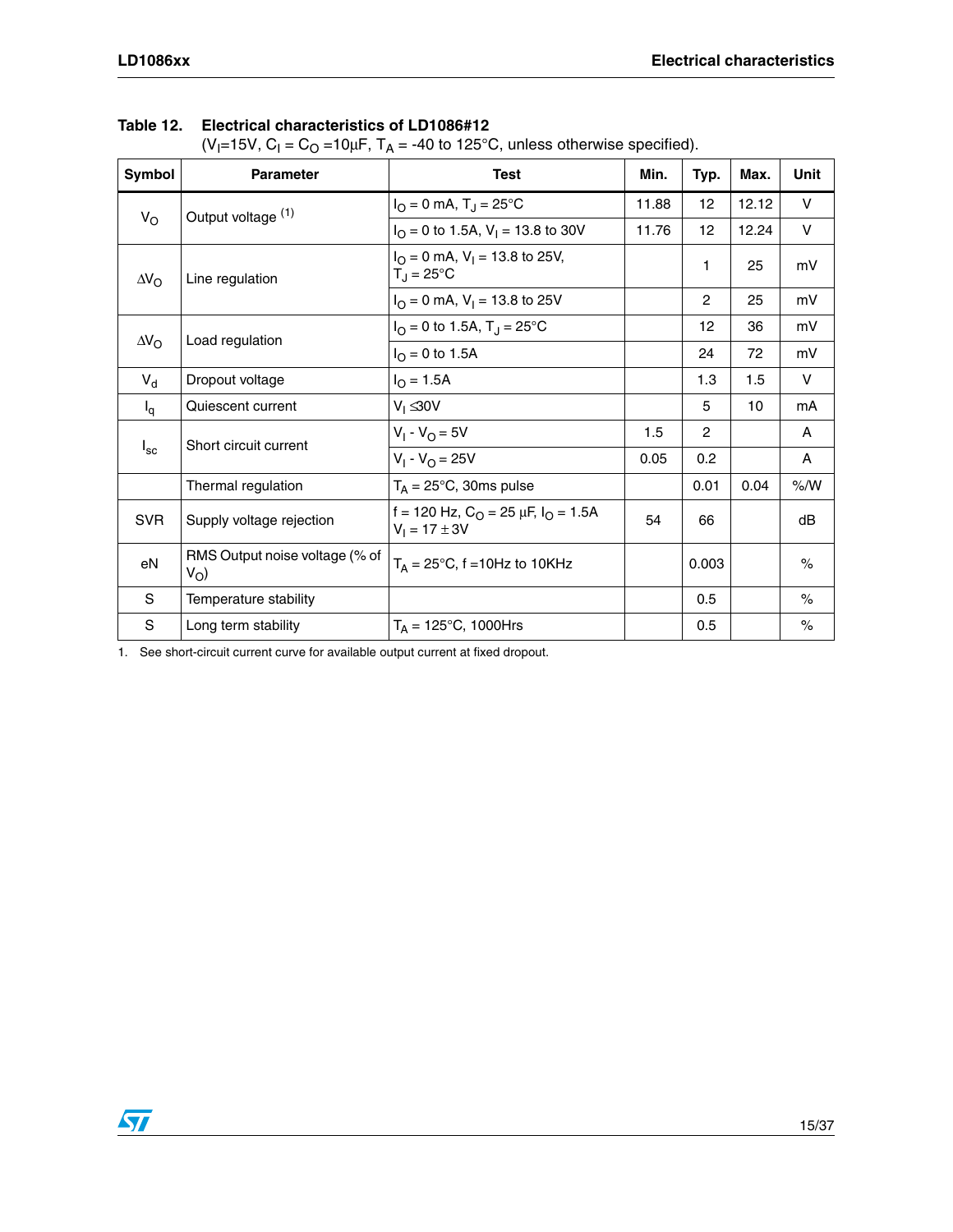#### **Table 13. Electrical characteristics of LD1086#**

(V<sub>I</sub>=4.25V, C<sub>I</sub> = C<sub>O</sub> =10μF, T<sub>A</sub> = -40 to 125°C, unless otherwise specified).

| Symbol             | <b>Parameter</b>                          | <b>Test</b>                                                                              | Min.  | Typ.  | Max.  | <b>Unit</b> |
|--------------------|-------------------------------------------|------------------------------------------------------------------------------------------|-------|-------|-------|-------------|
| $V_{\rm O}$        | Output voltage (1)                        | $I_{\rm O}$ = 10mA T <sub>J</sub> = 25°C                                                 | 1.237 | 1.25  | 1.263 | $\vee$      |
|                    |                                           | $I_{\Omega}$ = 10mA to 1.5A, V <sub>1</sub> = 2.85 to 30V                                | 1.225 | 1.25  | 1.275 | V           |
| $\Delta V_{\rm O}$ | Line Regulation                           | $I_{\Omega}$ = 10mA, V <sub>1</sub> = 2.8 to 16.5V,<br>$T_{\rm d}$ = 25°C                |       | 0.015 | 0.2   | $\%$        |
|                    |                                           | $I_{\Omega}$ = 10mA, V <sub>1</sub> = 2.8 to 16.5V                                       |       | 0.035 | 0.2   | $\%$        |
| $\Delta V_{\rm O}$ | <b>Load Regulation</b>                    | $I_{\text{O}}$ = 10mA to 1.5A, T <sub>J</sub> = 25°C                                     |       | 0.1   | 0.3   | $\%$        |
|                    |                                           | $I_{\text{O}} = 0$ to 1.5A                                                               |       | 0.2   | 0.4   | $\%$        |
| $V_{d}$            | Dropout Voltage                           | $I_{\rm O} = 1.5A$                                                                       |       | 1.3   | 1.5   | $\vee$      |
| $I_{O(min)}$       | Minimum Load Current                      | $V_1 = 30V$                                                                              |       | 3     | 10    | mA          |
|                    | <b>Short Circuit Current</b>              | $V_1 - V_0 = 5V$                                                                         | 1.5   | 2.3   |       | A           |
| $I_{\rm sc}$       |                                           | $V_1 - V_{\Omega} = 25V$                                                                 | 0.05  | 0.2   |       | A           |
|                    | <b>Thermal Regulation</b>                 | $T_A = 25^{\circ}$ C, 30ms pulse                                                         |       | 0.01  | 0.04  | % /W        |
| <b>SVR</b>         | Supply Voltage Rejection                  | f = 120 Hz, $C_O$ = 25 $\mu$ F, $C_{ADJ}$ = 25 $\mu$ F,<br>$IO = 1.5A, V1 = 6.25 \pm 3V$ | 60    | 88    |       | dB          |
| $I_{ADJ}$          | <b>Adjust Pin Current</b>                 | $V_1 = 4.25V$ , $I_Q = 10$ mA                                                            |       | 40    | 120   | μA          |
| $\Delta I_{ADJ}$   | Adjust Pin Current Change (1)             | $IO$ = 10mA to 1.5A, V <sub>1</sub> = 2.8 to 16.5V                                       |       | 0.2   | 5     | μA          |
| eN                 | RMS Output Noise Voltage (%<br>of $V_O$ ) | $T_A = 25^{\circ}$ C, f = 10Hz to 10KHz                                                  |       | 0.003 |       | $\%$        |
| S                  | <b>Temperature Stability</b>              |                                                                                          |       | 0.5   |       | $\%$        |
| S                  | Long Term Stability                       | $T_A = 125^{\circ}C$ , 1000Hrs                                                           |       | 0.5   |       | $\%$        |

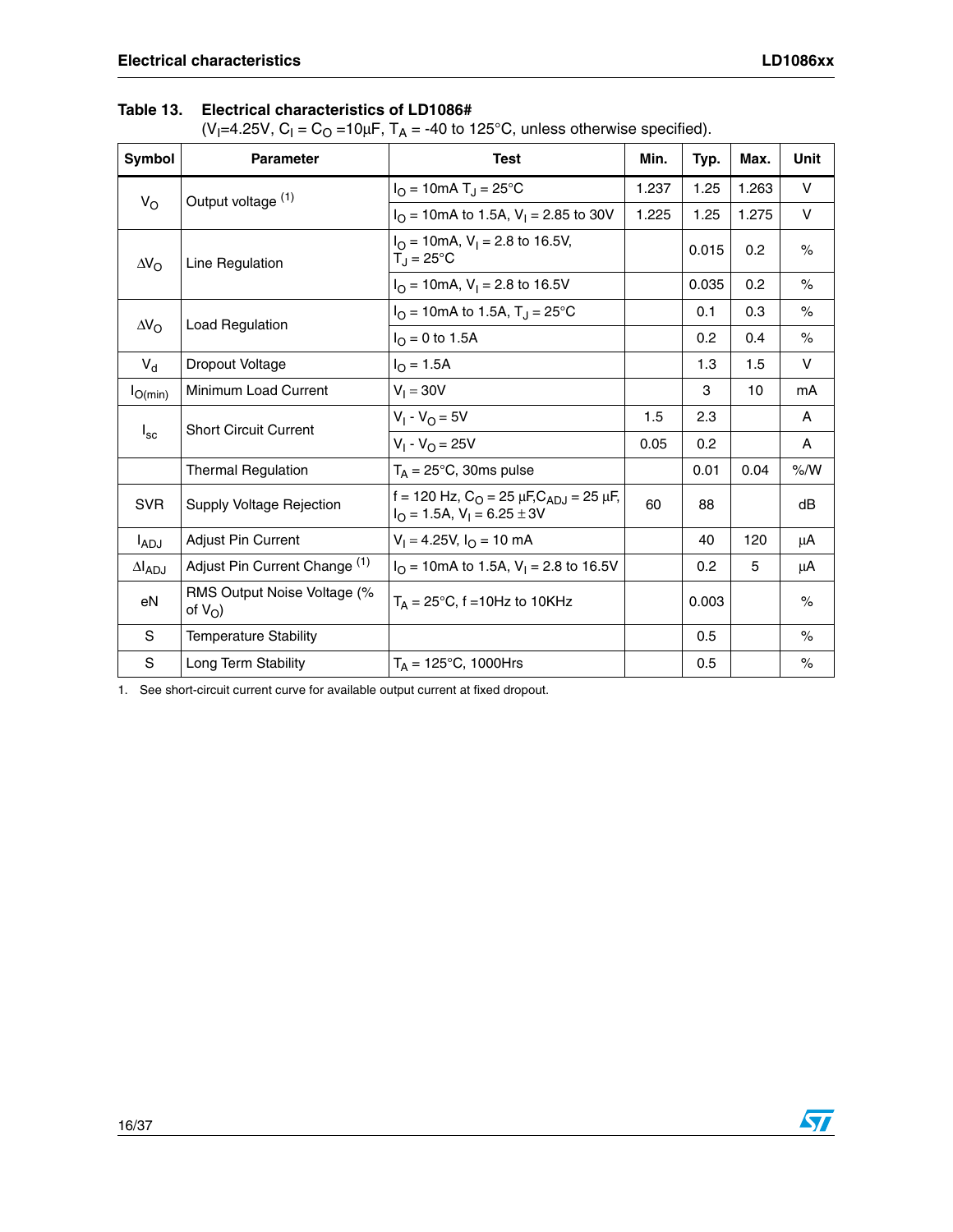### <span id="page-16-0"></span>**6 Typical application**

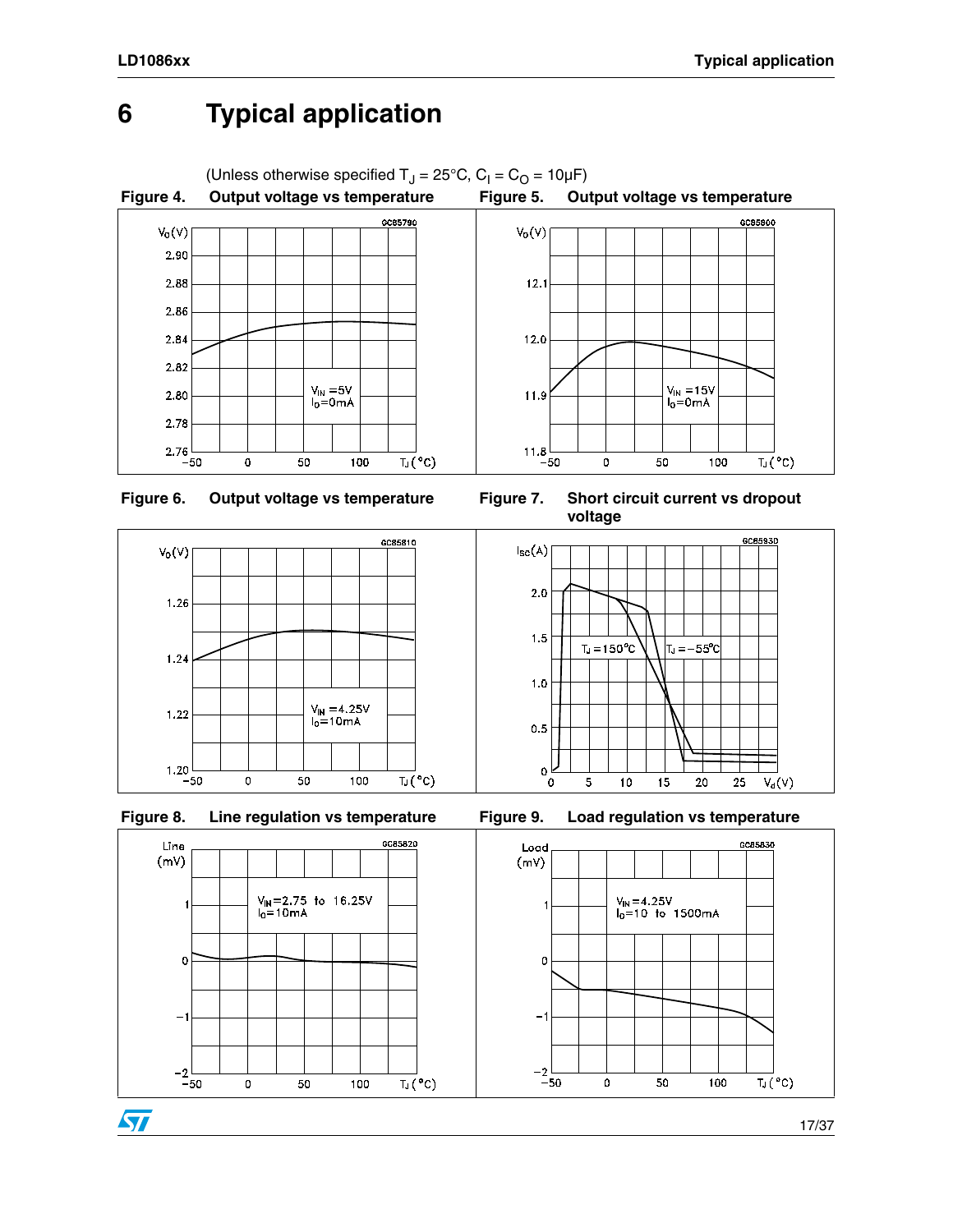





**Figure 14. Adjust pin current vs output current**





**Figure 15. Quiescent current vs output current**

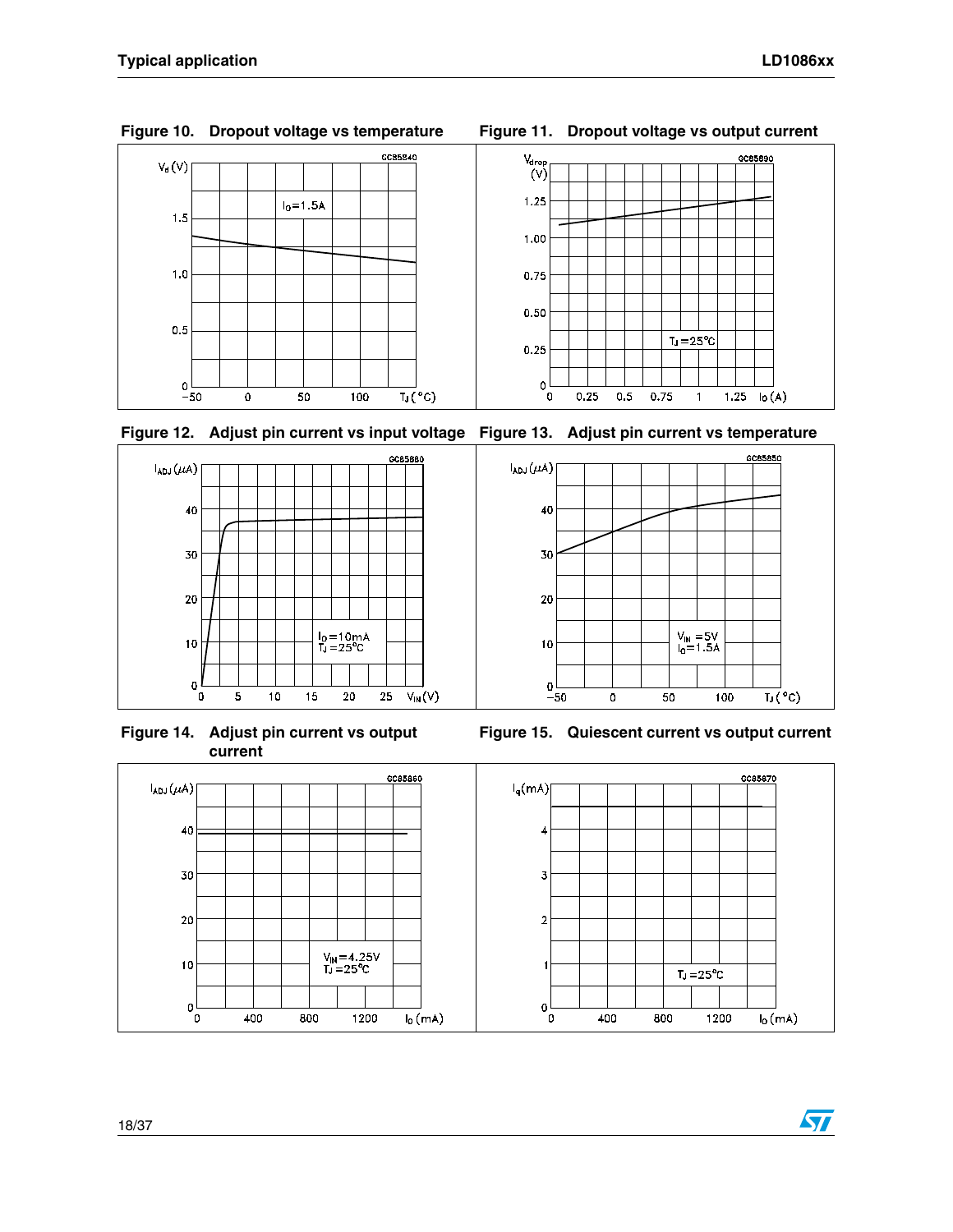

**Figure 16. Quiescent current vs input voltage Figure 17. Supply voltage rejection vs output** 



**Figure 18. Supply voltage rejection vs frequency**



**Figure 20. Minimum load current vs temperature**

ST



**Figure 19. Supply voltage rejection vs temperature**



**Figure 21. Stability for adjustable**

 $C_0(\mu F)$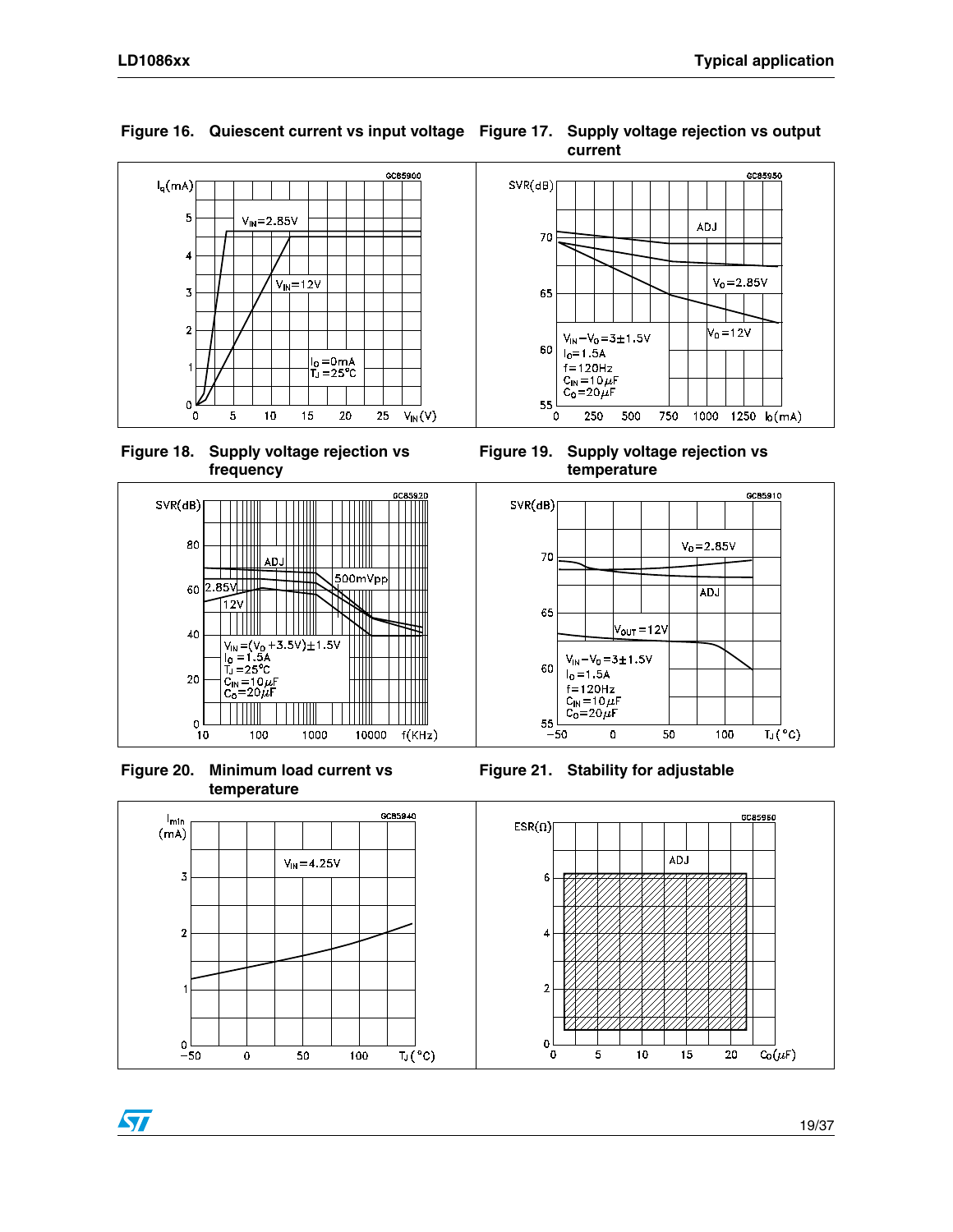



57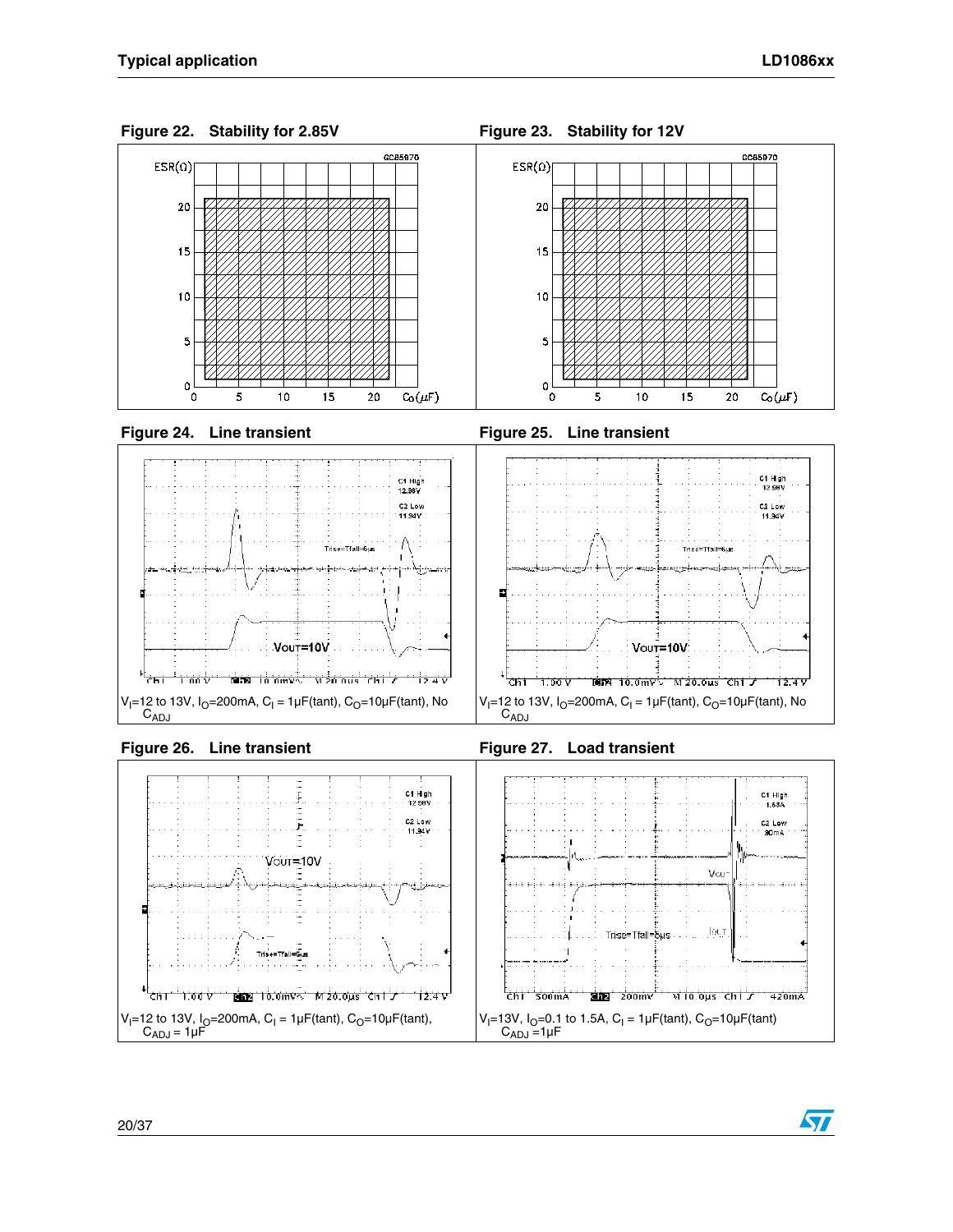

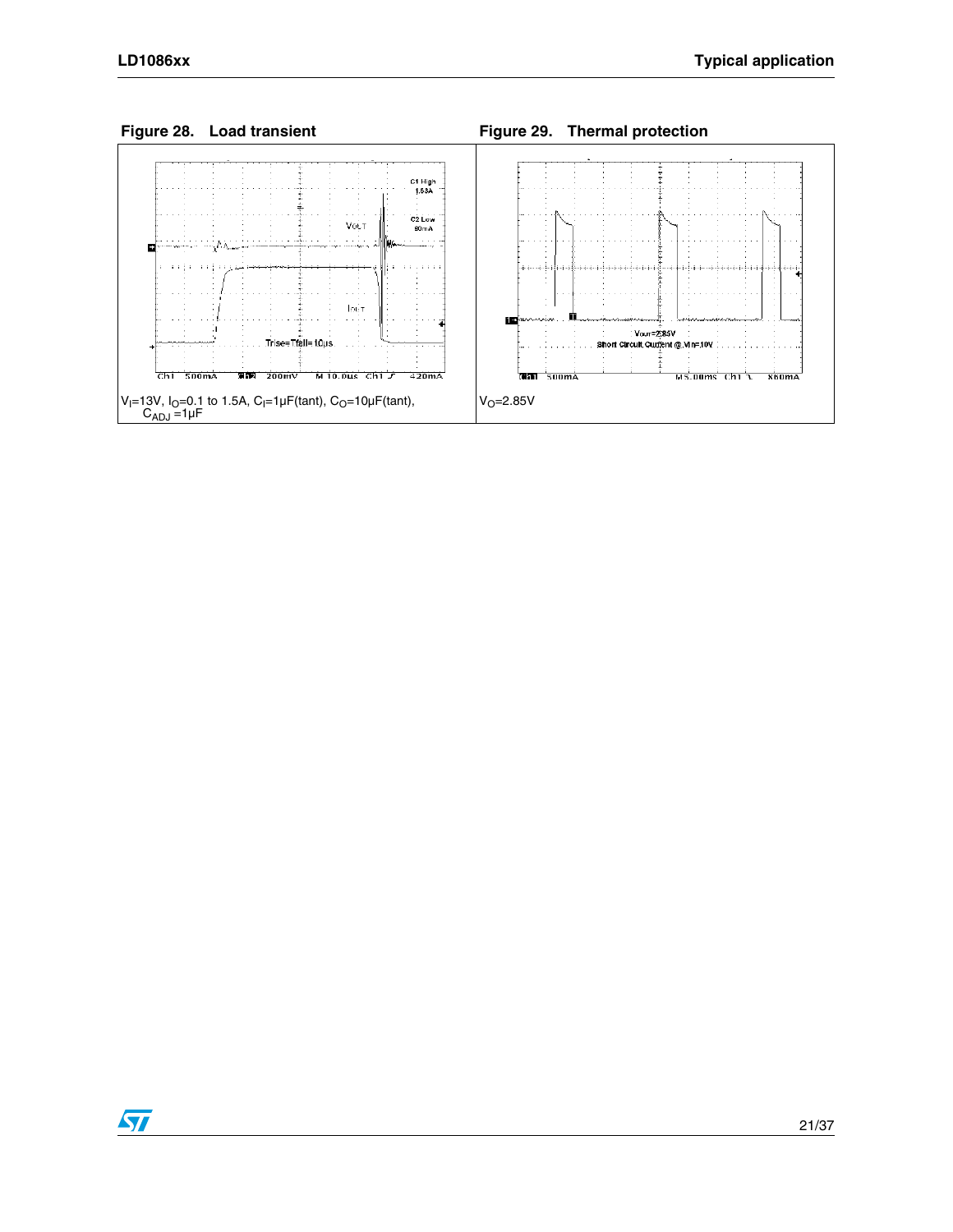ST

### <span id="page-21-0"></span>**7 Package mechanical data**

In order to meet environmental requirements, ST offers these devices in  $ECOPACK^{\circledcirc}$ packages. These packages have a Lead-free second level interconnect. The category of second Level Interconnect is marked on the package and on the inner box label, in compliance with JEDEC Standard JESD97. The maximum ratings related to soldering conditions are also marked on the inner box label. ECOPACK is an ST trademark. ECOPACK specifications are available at: www.st.com.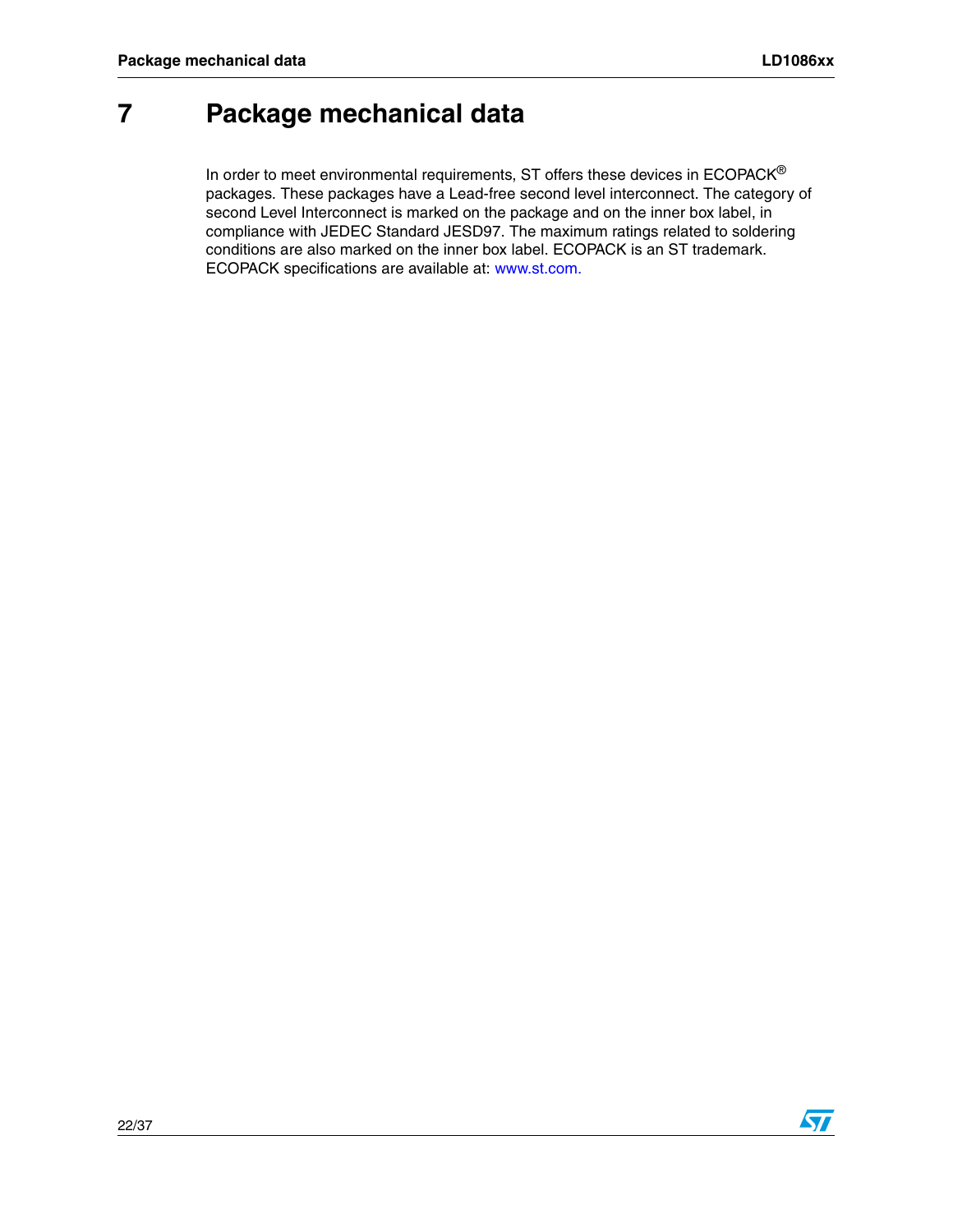|                |       | mm.        |       |       | inch  |       |
|----------------|-------|------------|-------|-------|-------|-------|
| DIM.           | MIN.  | <b>TYP</b> | MAX.  | MIN.  | TYP.  | MAX.  |
| A              | 4.40  |            | 4.60  | 0.173 |       | 0.181 |
| $\mathbf C$    | 1.23  |            | 1.32  | 0.048 |       | 0.051 |
| D              | 2.40  |            | 2.72  | 0.094 |       | 0.107 |
| D <sub>1</sub> |       | 1.27       |       |       | 0.050 |       |
| E              | 0.49  |            | 0.70  | 0.019 |       | 0.027 |
| F              | 0.61  |            | 0.88  | 0.024 |       | 0.034 |
| F <sub>1</sub> | 1.14  |            | 1.70  | 0.044 |       | 0.067 |
| F <sub>2</sub> | 1.14  |            | 1.70  | 0.044 |       | 0.067 |
| G              | 4.95  |            | 5.15  | 0.194 |       | 0.203 |
| G <sub>1</sub> | 2.4   |            | 2.7   | 0.094 |       | 0.106 |
| H2             | 10.0  |            | 10.40 | 0.393 |       | 0.409 |
| L2             |       | 16.4       |       |       | 0.645 |       |
| L4             | 13.0  |            | 14.0  | 0.511 |       | 0.551 |
| L <sub>5</sub> | 2.65  |            | 2.95  | 0.104 |       | 0.116 |
| L6             | 15.25 |            | 15.75 | 0.600 |       | 0.620 |
| L7             | 6.2   |            | 6.6   | 0.244 |       | 0.260 |
| L9             | 3.5   |            | 3.93  | 0.137 |       | 0.154 |
| DIA.           | 3.75  |            | 3.85  | 0.147 |       | 0.151 |





23/37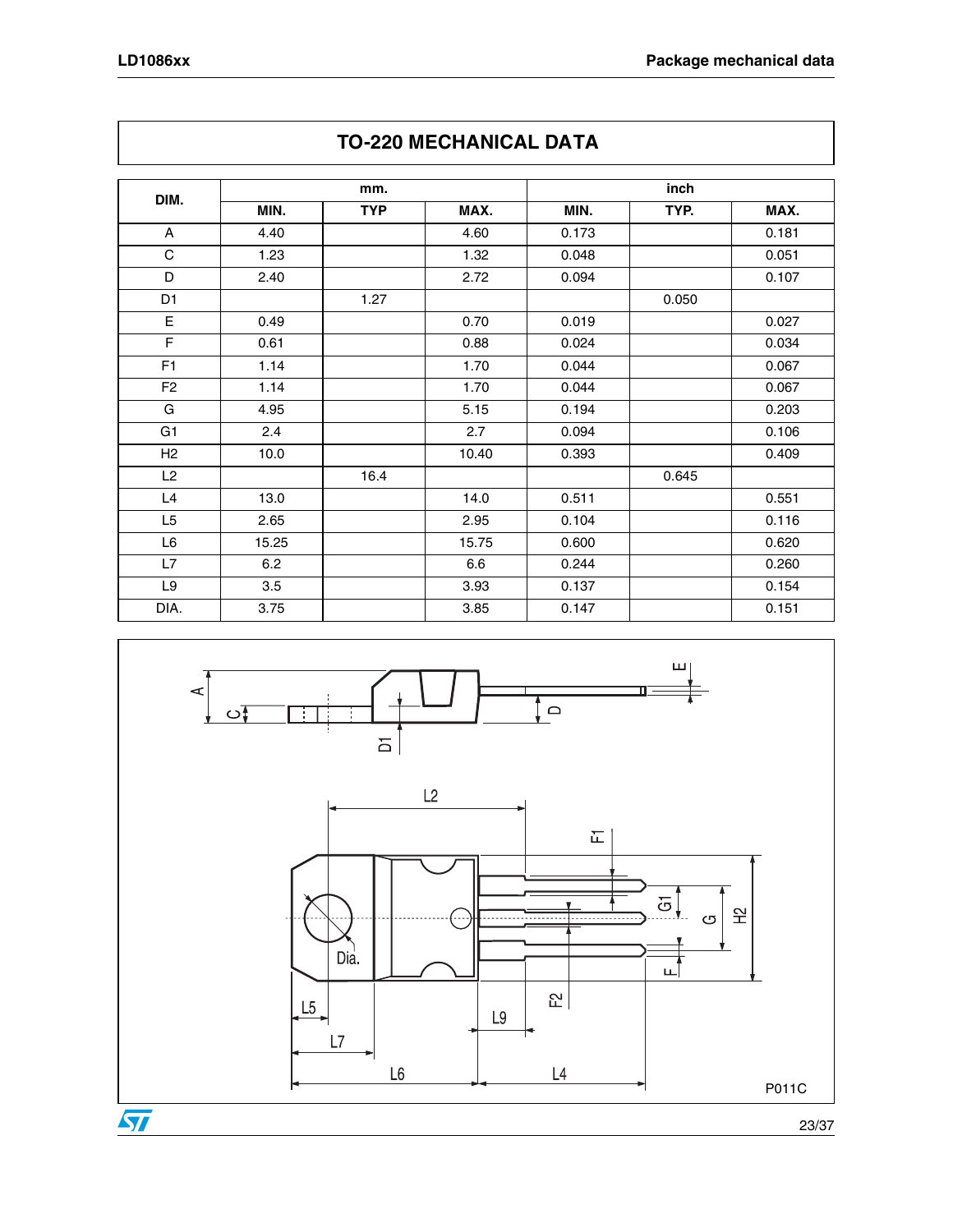### **DPAK MECHANICAL DATA**

| DIM.            | mm.              |            |                  | inch        |       |           |  |
|-----------------|------------------|------------|------------------|-------------|-------|-----------|--|
|                 | MIN.             | <b>TYP</b> | MAX.             | MIN.        | TYP.  | MAX.      |  |
| A               | 2.2              |            | 2.4              | 0.086       |       | 0.094     |  |
| $\overline{A1}$ | $\overline{0.9}$ |            | 1.1              | 0.035       |       | 0.043     |  |
| A2              | 0.03             |            | 0.23             | 0.001       |       | 0.009     |  |
| $\overline{B}$  | 0.64             |            | 0.9              | 0.025       |       | 0.035     |  |
| b4              | 5.2              |            | $\overline{5.4}$ | 0.204       |       | 0.212     |  |
| C               | 0.45             |            | 0.6              | 0.017       |       | 0.023     |  |
| C <sub>2</sub>  | 0.48             |            | 0.6              | 0.019       |       | 0.023     |  |
| D               | 6                |            | 6.2              | 0.236       |       | 0.244     |  |
| D <sub>1</sub>  |                  | 5.1        |                  |             | 0.200 |           |  |
| Ē               | 6.4              |            | 6.6              | 0.252       |       | 0.260     |  |
| E1              |                  | 4.7        |                  |             | 0.185 |           |  |
| $\mathbf{e}$    |                  | 2.28       |                  |             | 0.090 |           |  |
| e1              | 4.4              |            | 4.6              | 0.173       |       | 0.181     |  |
| $\overline{H}$  | 9.35             |            | 10.1             | 0.368       |       | 0.397     |  |
| L               | 1                |            |                  | 0.039       |       |           |  |
| (L1)            |                  | 2.8        |                  |             | 0.110 |           |  |
| $\overline{L2}$ |                  | 0.8        |                  |             | 0.031 |           |  |
| L4              | 0.6              |            | $\mathbf{1}$     | 0.023       |       | 0.039     |  |
| $\mathsf R$     |                  | 0.2        |                  |             | 0.008 |           |  |
| V <sub>2</sub>  | $0^{\circ}$      |            | $8^\circ$        | $0^{\circ}$ |       | $8^\circ$ |  |



 $\sqrt{2}$ 

0068772-F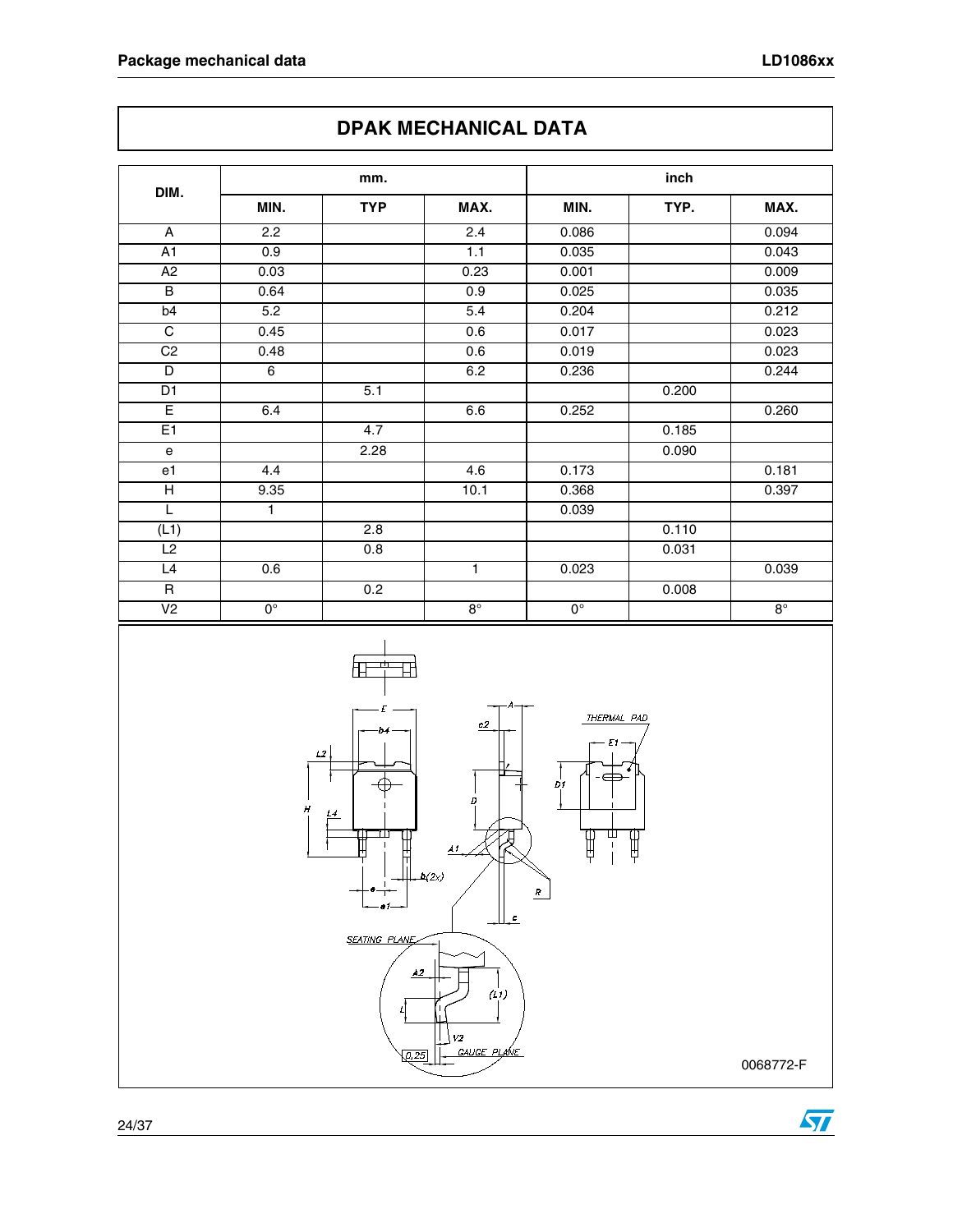

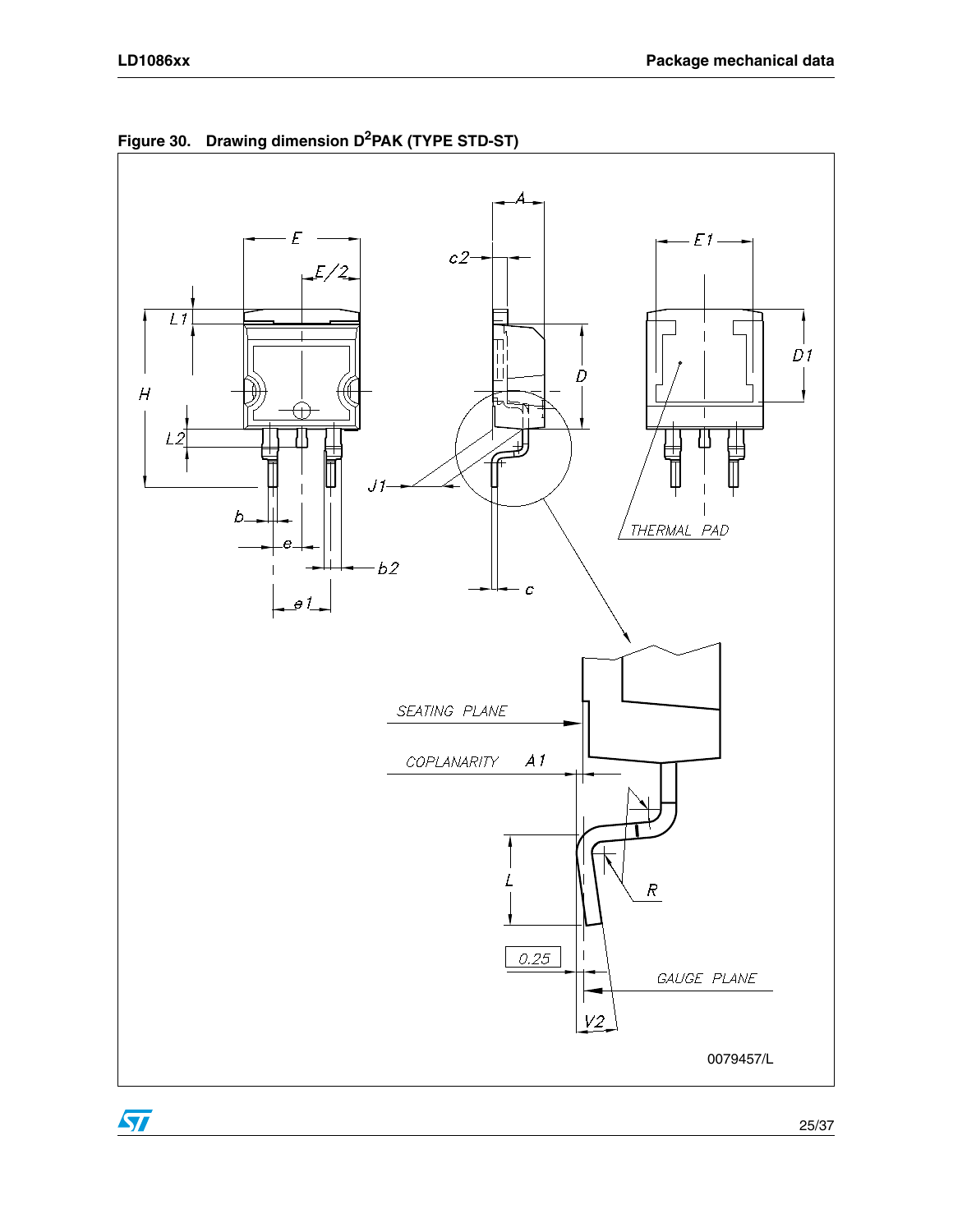

**Figure 31. Drawing dimension D2PAK (TYPE WOOSEOK-SUBCON.)**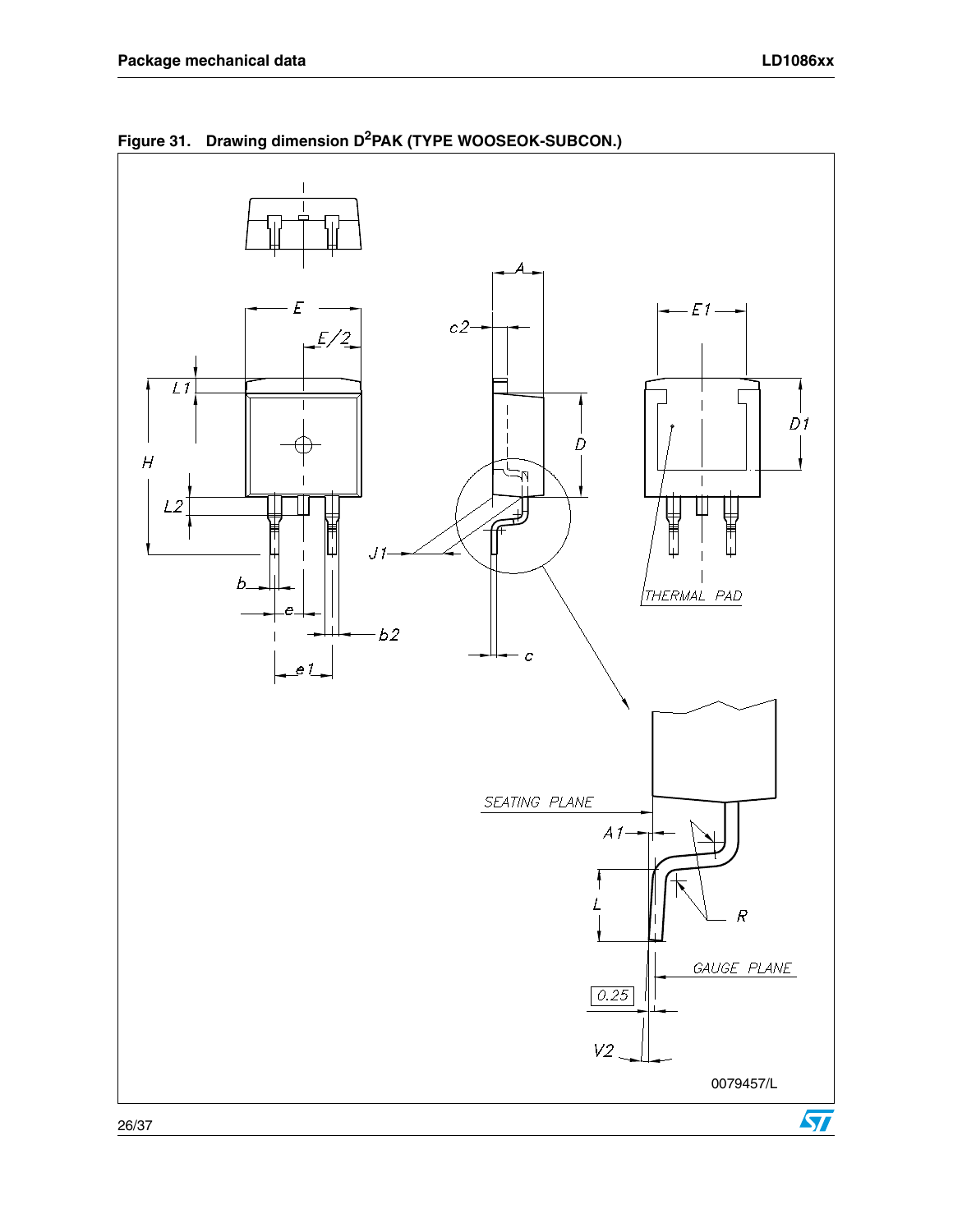|                                            |                 | <b>TYPE STD-ST</b> |             |                  | TYPE WOOSEOK-SUBCON. |           |
|--------------------------------------------|-----------------|--------------------|-------------|------------------|----------------------|-----------|
| DIM.                                       |                 | mm.                |             |                  | mm.                  |           |
|                                            | MIN.            | TYP.               | MAX.        | MIN.             | TYP.                 | MAX.      |
| A                                          | 4.40            |                    | 4.60        | 4.30             |                      | 4.70      |
| A1                                         | 0.03            |                    | 0.23        | $\mathbf 0$      |                      | 0.20      |
| $\sf b$                                    | 0.70            |                    | 0.93        | 0.70             |                      | 0.90      |
| b <sub>2</sub>                             | 1.14            |                    | 1.70        | 1.17             |                      | 1.37      |
| $\mathbf c$                                | 0.45            |                    | 0.60        | 0.45             | 0.50                 | 0.60      |
| c2                                         | 1.23            |                    | 1.36        | 1.25             | 1.30                 | 1.40      |
| D                                          | 8.95            |                    | 9.35        | $\boldsymbol{9}$ | 9.20                 | 9.40      |
| D <sub>1</sub>                             | 7.50            |                    |             | 7.50             |                      |           |
| E                                          | 10 <sup>1</sup> |                    | 10.40       | 9.80             |                      | 10.20     |
| E1                                         | 8.50            |                    |             | 7.50             |                      |           |
| $\mathsf{e}% _{0}\left( \mathsf{e}\right)$ |                 | 2.54               |             |                  | 2.54                 |           |
| e1                                         | 4.88            |                    | 5.28        |                  | 5.08                 |           |
| $\boldsymbol{\mathsf{H}}$                  | 15              |                    | 15.85       | 15               | 15.30                | 15.60     |
| J1                                         | 2.49            |                    | 2.69        | 2.20             |                      | 2.60      |
| L                                          | 2.29            |                    | 2.79        | 1.79             |                      | 2.79      |
| L1                                         | 1.27            |                    | 1.40        | $\mathbf{1}$     |                      | 1.40      |
| L2                                         | 1.30            |                    | 1.75        | 1.20             |                      | 1.60      |
| $\mathsf R$                                |                 | 0.4                |             |                  | 0.30                 |           |
| V <sub>2</sub>                             | $0^{\circ}$     |                    | $8^{\circ}$ | $0^{\circ}$      |                      | $3^\circ$ |

### **Table 14. D2PAK mechanical data**

*Note: The D2PAK package coming from the subcontractor Wooseok is fully compatible with the ST's package suggested footprint.*

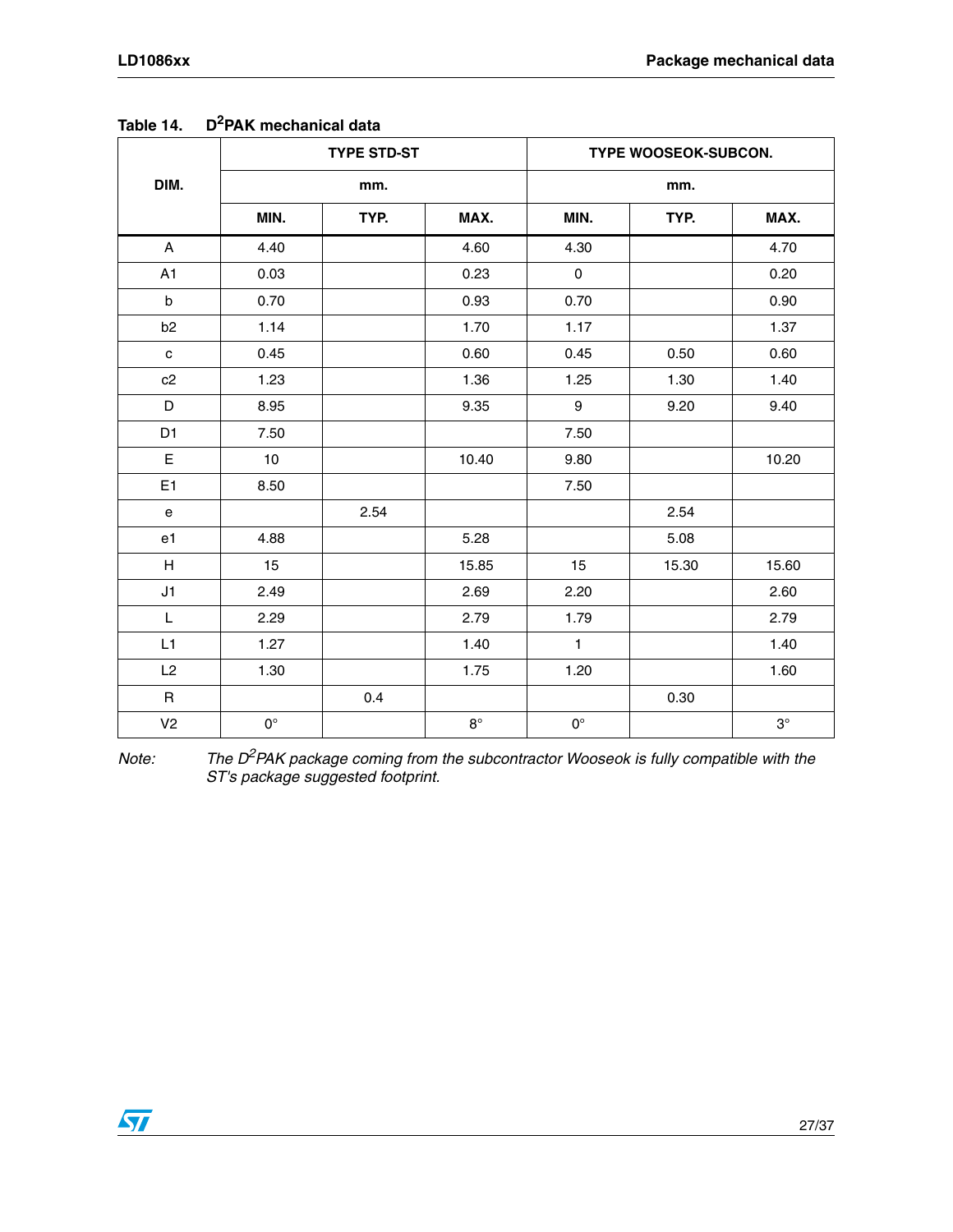



#### **Table 15. Footprint data**

| <b>VALUES</b> |       |       |  |  |  |  |  |
|---------------|-------|-------|--|--|--|--|--|
|               | mm.   | inch. |  |  |  |  |  |
| Α             | 12.20 | 0.480 |  |  |  |  |  |
| $\sf B$       | 9.75  | 0.384 |  |  |  |  |  |
| C             | 16.90 | 0.665 |  |  |  |  |  |
| D             | 3.50  | 0.138 |  |  |  |  |  |
| E             | 1.60  | 0.063 |  |  |  |  |  |
| F             | 2.54  | 0.100 |  |  |  |  |  |
| G             | 5.08  | 0.200 |  |  |  |  |  |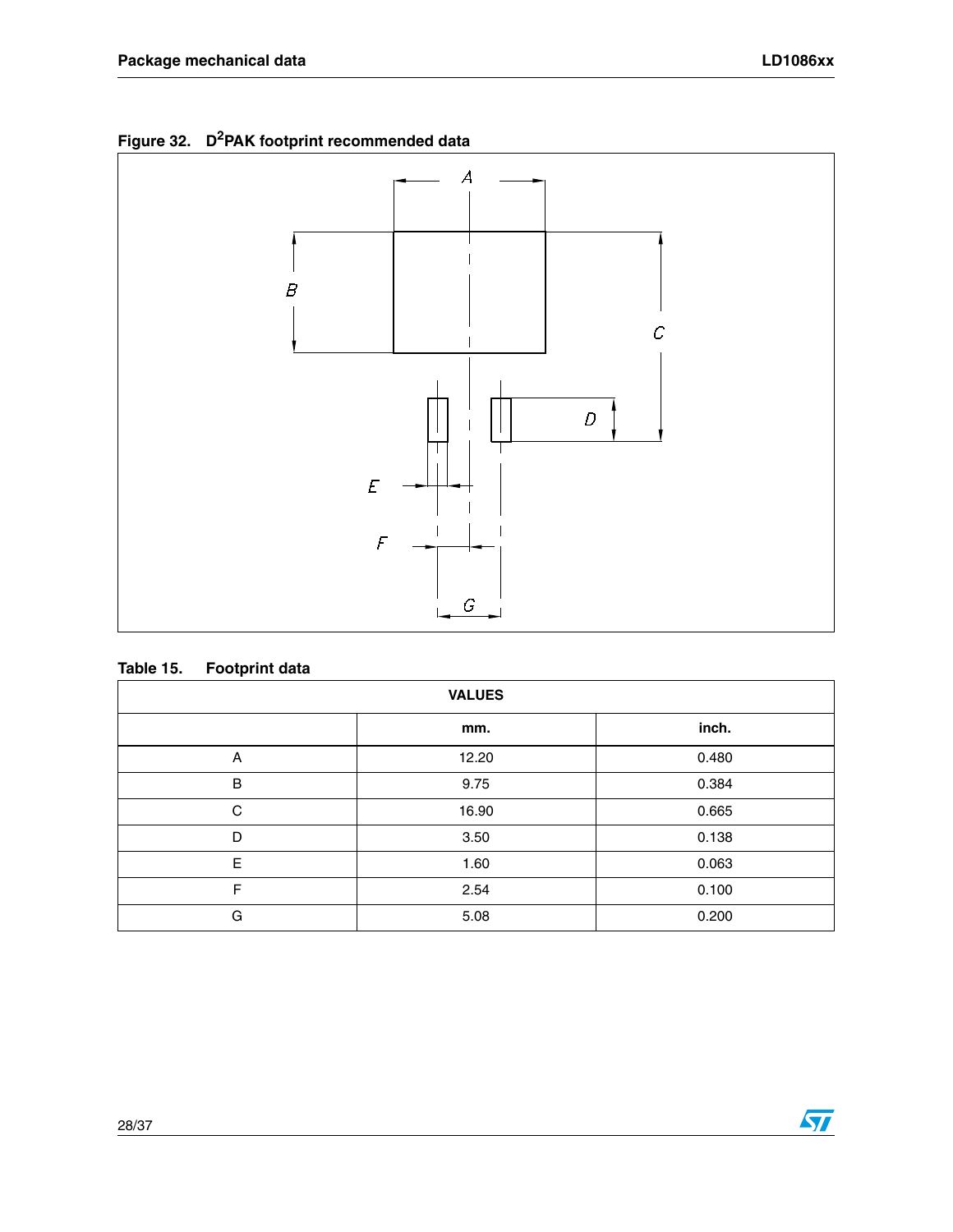



29/37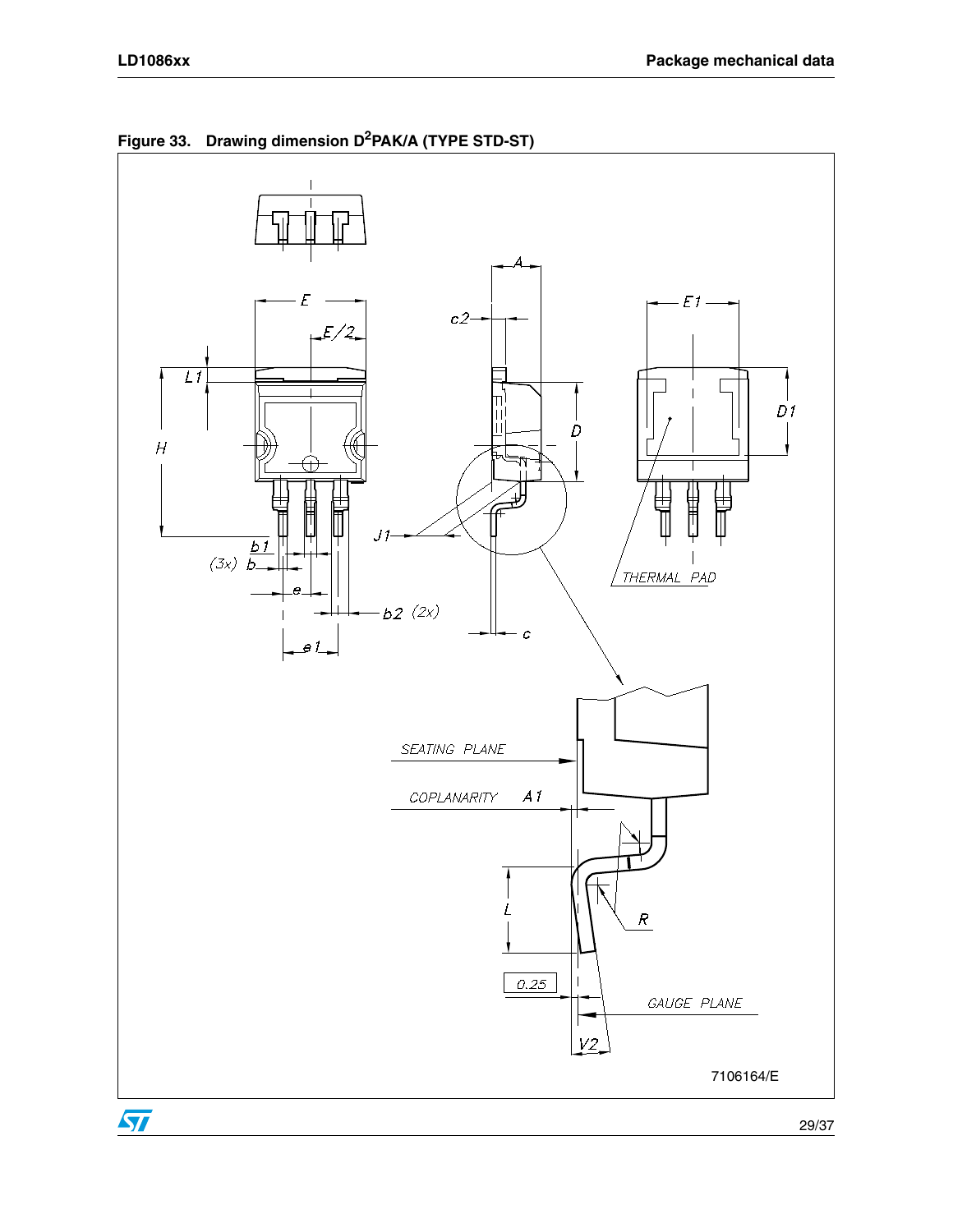

**Figure 34. Drawing dimension D2PAK/A (TYPE WOOSEOK-SUBCON.)**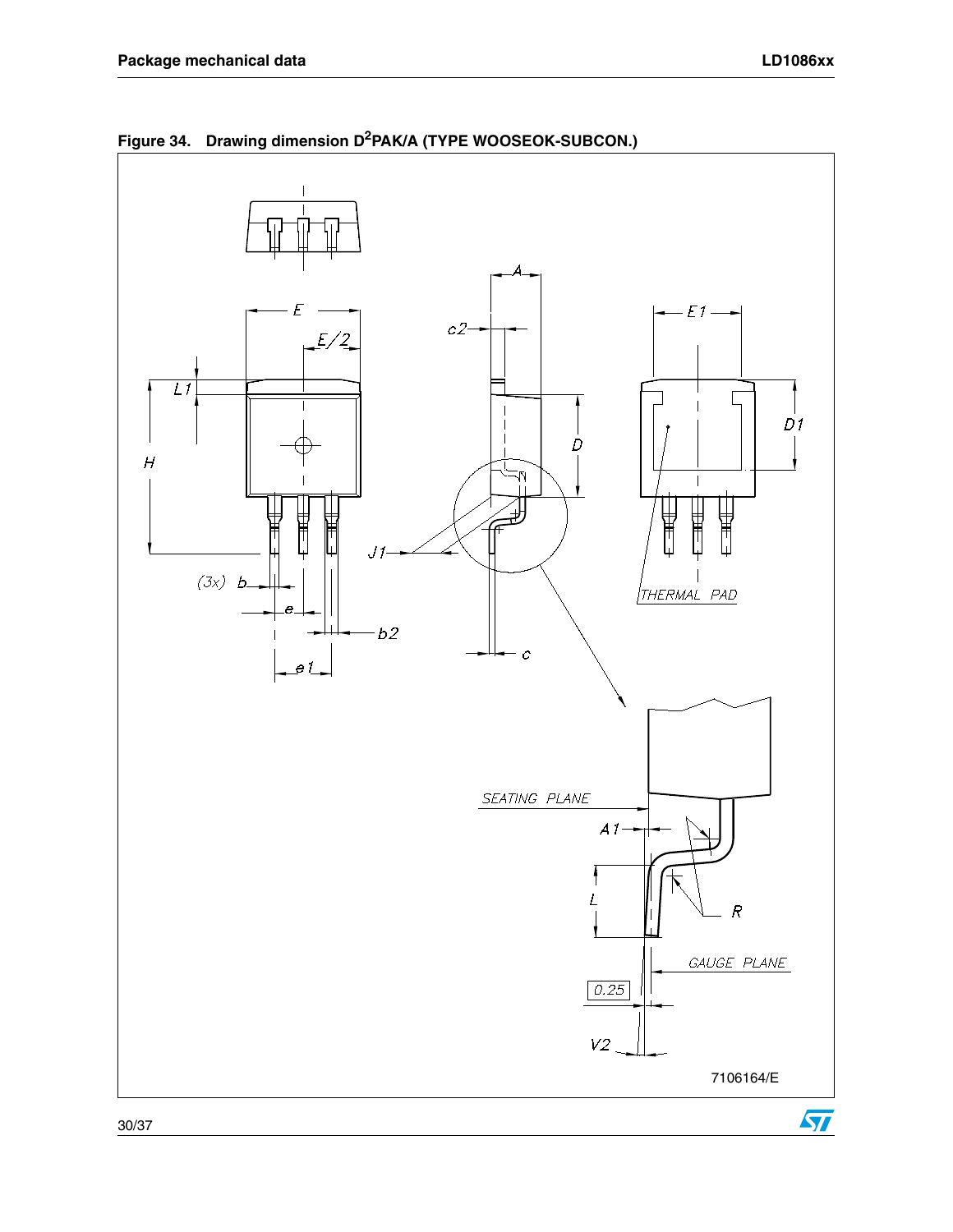|                                            |             | <b>TYPE STD-ST</b> |             |                     | TYPE WOOSEOK-SUBCON. |           |
|--------------------------------------------|-------------|--------------------|-------------|---------------------|----------------------|-----------|
| DIM.                                       |             | mm.                |             |                     | mm.                  |           |
|                                            | MIN.        | TYP.               | MAX.        | MIN.                | TYP.                 | MAX.      |
| A                                          | 4.40        |                    | 4.60        | 4.30                |                      | 4.70      |
| A1                                         | 0.03        |                    | 0.23        | $\mathsf{O}\xspace$ |                      | 0.20      |
| $\sf b$                                    | 0.70        |                    | 0.93        | 0.70                |                      | 0.90      |
| b1                                         | 0.80        |                    | 1.30        |                     |                      |           |
| b <sub>2</sub>                             | 1.14        |                    | 1.70        | 1.17                |                      | 1.37      |
| $\mathbf c$                                | 0.45        |                    | 0.60        | 0.45                | 0.50                 | 0.60      |
| c2                                         | 1.23        |                    | 1.36        | 1.25                | 1.30                 | 1.40      |
| D                                          | 8.95        |                    | 9.35        | 9                   | 9.20                 | 9.40      |
| D <sub>1</sub>                             | 7.50        |                    |             | 7.50                |                      |           |
| E                                          | 10          |                    | 10.40       | 9.80                |                      | 10.20     |
| E <sub>1</sub>                             | 8.50        |                    |             | 7.50                |                      |           |
| $\mathsf{e}% _{0}\left( \mathsf{e}\right)$ |             | 2.54               |             |                     | 2.54                 |           |
| e <sub>1</sub>                             | 4.88        |                    | 5.28        |                     | 5.08                 |           |
| H                                          | 15          |                    | 15.85       | 15                  | 15.30                | 15.60     |
| J1                                         | 2.49        |                    | 2.69        | 2.20                |                      | 2.60      |
| L                                          | 2.29        |                    | 2.79        | 1.79                |                      | 2.79      |
| L1                                         | 1.27        |                    | 1.40        | $\mathbf{1}$        |                      | 1.40      |
| $\mathsf{R}$                               |             | 0.4                |             |                     | 0.30                 |           |
| V <sub>2</sub>                             | $0^{\circ}$ |                    | $8^{\circ}$ | $0^{\circ}$         |                      | $3^\circ$ |

**Table 16. D2PAK/A mechanical data**

*Note: The D2PAK/A package coming from the subcontractor Wooseok is fully compatible with the ST's package suggested footprint.*

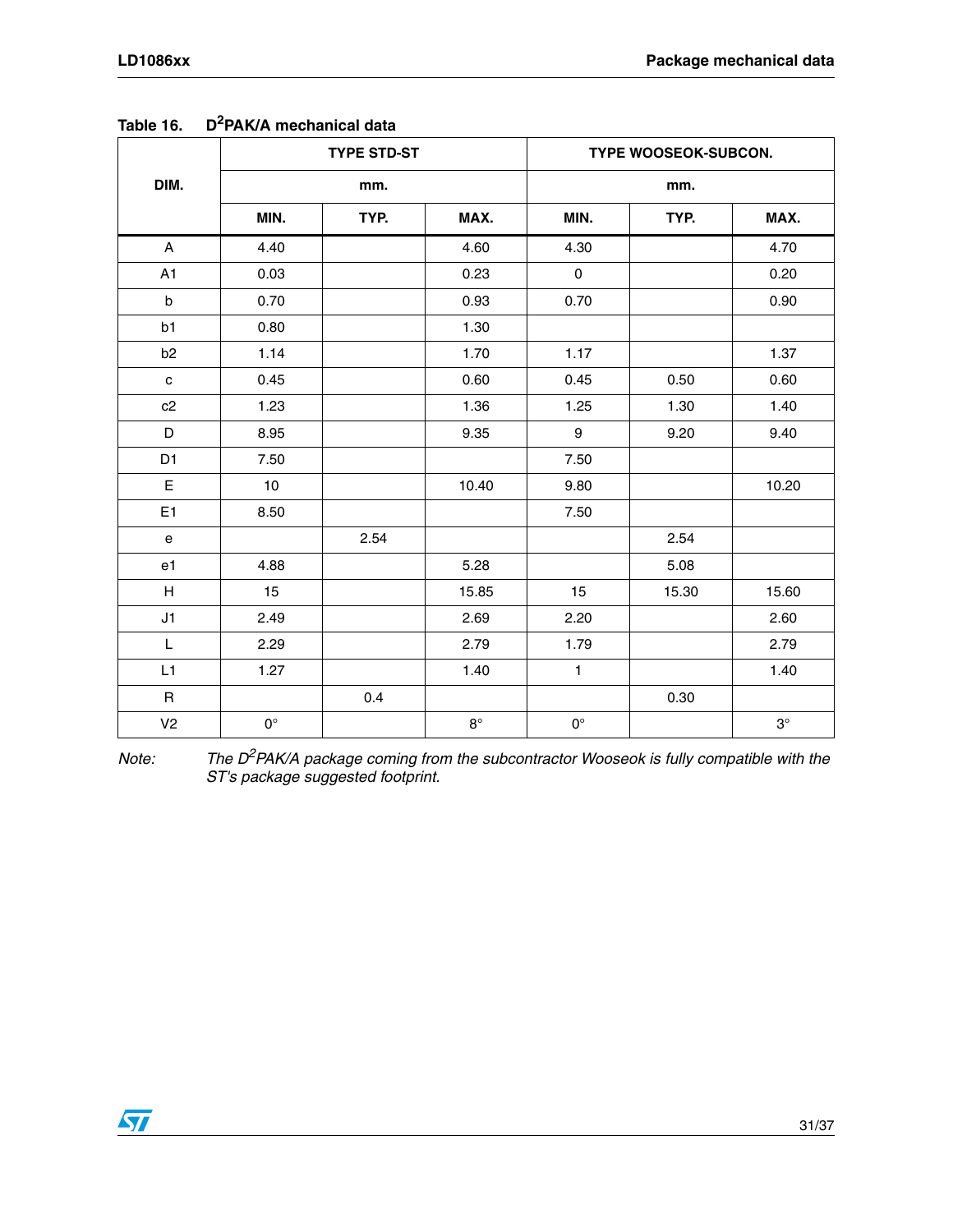



#### **Table 17. Footprint data**

| <b>VALUES</b> |       |       |  |  |  |  |  |
|---------------|-------|-------|--|--|--|--|--|
|               | mm.   | inch. |  |  |  |  |  |
| Α             | 12.20 | 0.480 |  |  |  |  |  |
| $\sf B$       | 9.75  | 0.384 |  |  |  |  |  |
| C             | 16.90 | 0.665 |  |  |  |  |  |
| D             | 3.50  | 0.138 |  |  |  |  |  |
| E             | 1.60  | 0.063 |  |  |  |  |  |
| F             | 2.54  | 0.100 |  |  |  |  |  |
| G             | 5.08  | 0.200 |  |  |  |  |  |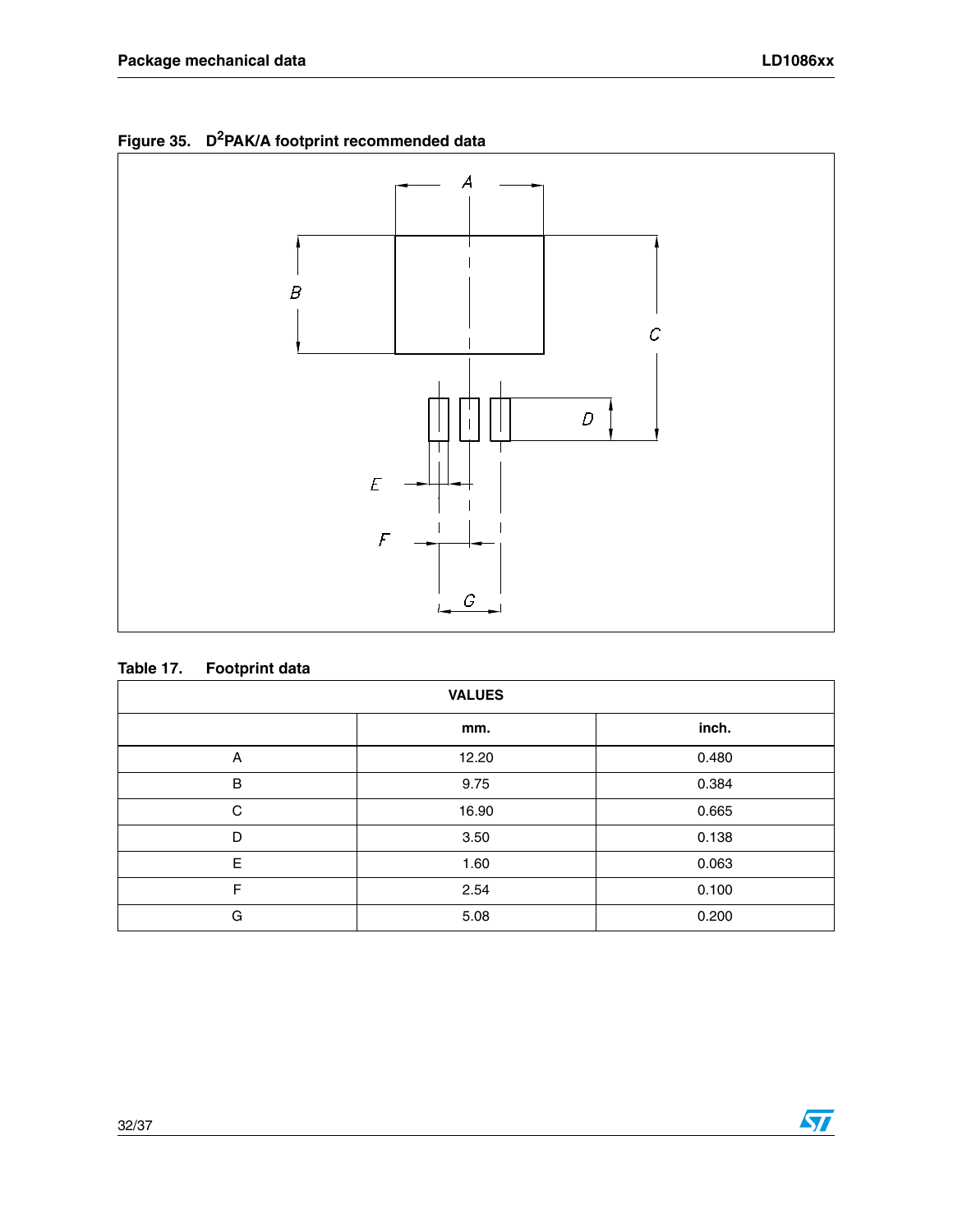| DIM.         | mm.   |            |       | inch  |       |        |
|--------------|-------|------------|-------|-------|-------|--------|
|              | MIN.  | <b>TYP</b> | MAX.  | MIN.  | TYP.  | MAX.   |
| $\mathsf{A}$ |       |            | 330   |       |       | 12.992 |
| $\mathbf C$  | 12.8  | 13.0       | 13.2  | 0.504 | 0.512 | 0.519  |
| D            | 20.2  |            |       | 0.795 |       |        |
| ${\sf N}$    | 60    |            |       | 2.362 |       |        |
| $\top$       |       |            | 22.4  |       |       | 0.882  |
| Ao           | 6.80  | 6.90       | 7.00  | 0.268 | 0.272 | 0.2.76 |
| Bo           | 10.40 | 10.50      | 10.60 | 0.409 | 0.413 | 0.417  |
| Ko           | 2.55  | 2.65       | 2.75  | 0.100 | 0.104 | 0.105  |
| Po           | 3.9   | 4.0        | 4.1   | 0.153 | 0.157 | 0.161  |
| P            | 7.9   | 8.0        | 8.1   | 0.311 | 0.315 | 0.319  |

**Tape & Reel DPAK-PPAK MECHANICAL DATA**

### $\mathsf{N}$  $\mathsf{D}%$  $\mathsf C$  $\overline{A}$  $\mathbf I$  $\mathbf{A}$ 7  $\mathsf T$  $P<sub>O</sub>$ Bo  $\overline{\bigcirc}$  $\overline{\Phi}$  $\overline{\Phi}$  $\bigcirc$  $\Box$  $\mathbb{H}$  $\mathsf{P}$  $A<sub>o</sub>$ Ko  $\blacksquare$

 $\sqrt{2}$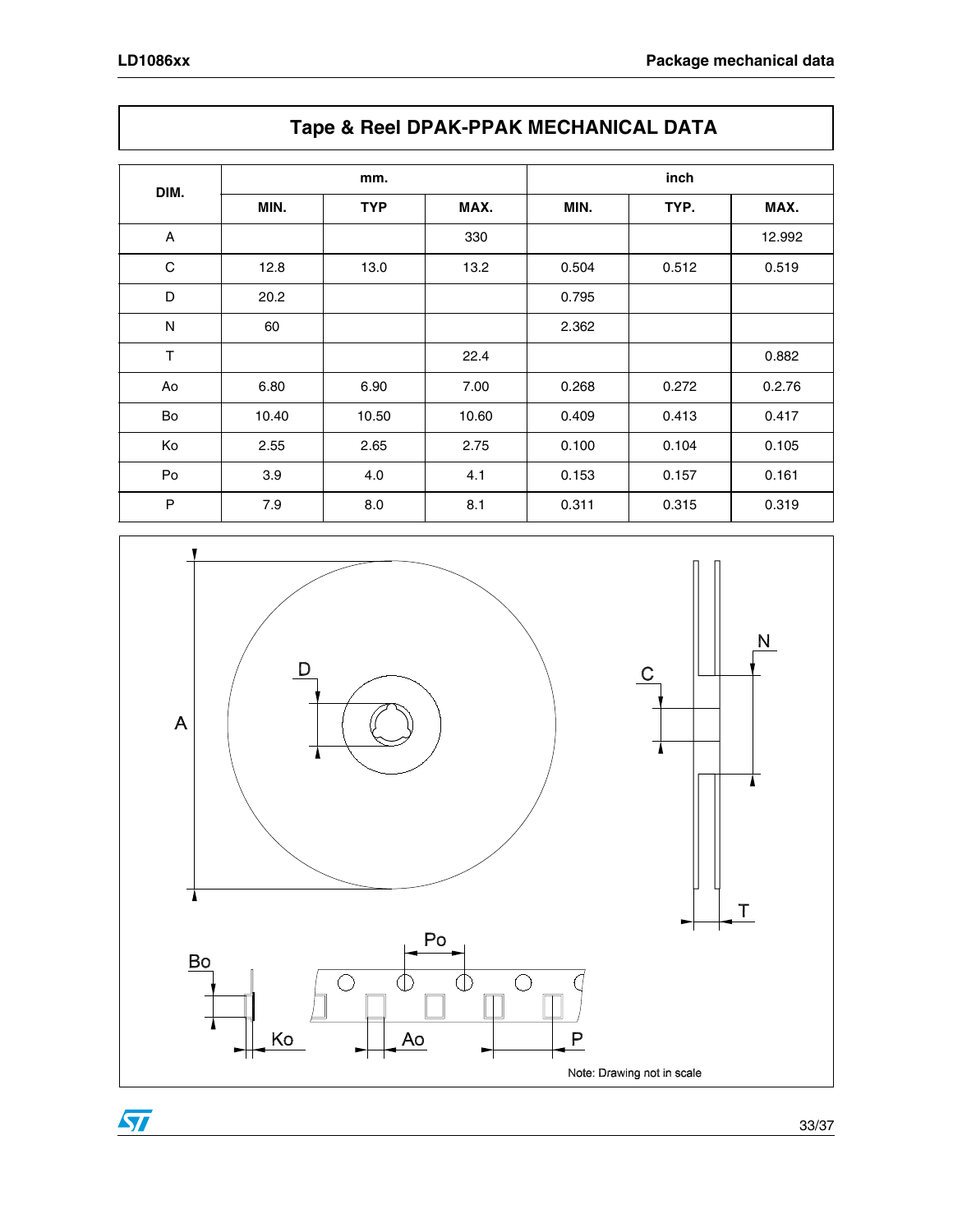# **Tape & Reel D2PAK-P2PAK-D2PAK/A-P2PAK/A MECHANICAL DATA**

| DIM.           | mm.   |            |       | inch  |       |       |
|----------------|-------|------------|-------|-------|-------|-------|
|                | MIN.  | <b>TYP</b> | MAX.  | MIN.  | TYP.  | MAX.  |
| $\overline{A}$ |       |            | 180   |       |       | 7.086 |
| C              | 12.8  | 13.0       | 13.2  | 0.504 | 0.512 | 0.519 |
| D              | 20.2  |            |       | 0.795 |       |       |
| N              | 60    |            |       | 2.362 |       |       |
| T              |       |            | 14.4  |       |       | 0.567 |
| Ao             | 10.50 | 10.6       | 10.70 | 0.413 | 0.417 | 0.421 |
| Bo             | 15.70 | 15.80      | 15.90 | 0.618 | 0.622 | 0.626 |
| Ko             | 4.80  | 4.90       | 5.00  | 0.189 | 0.193 | 0.197 |
| Po             | 3.9   | 4.0        | 4.1   | 0.153 | 0.157 | 0.161 |
| P              | 11.9  | 12.0       | 12.1  | 0.468 | 0.472 | 0.476 |



34/37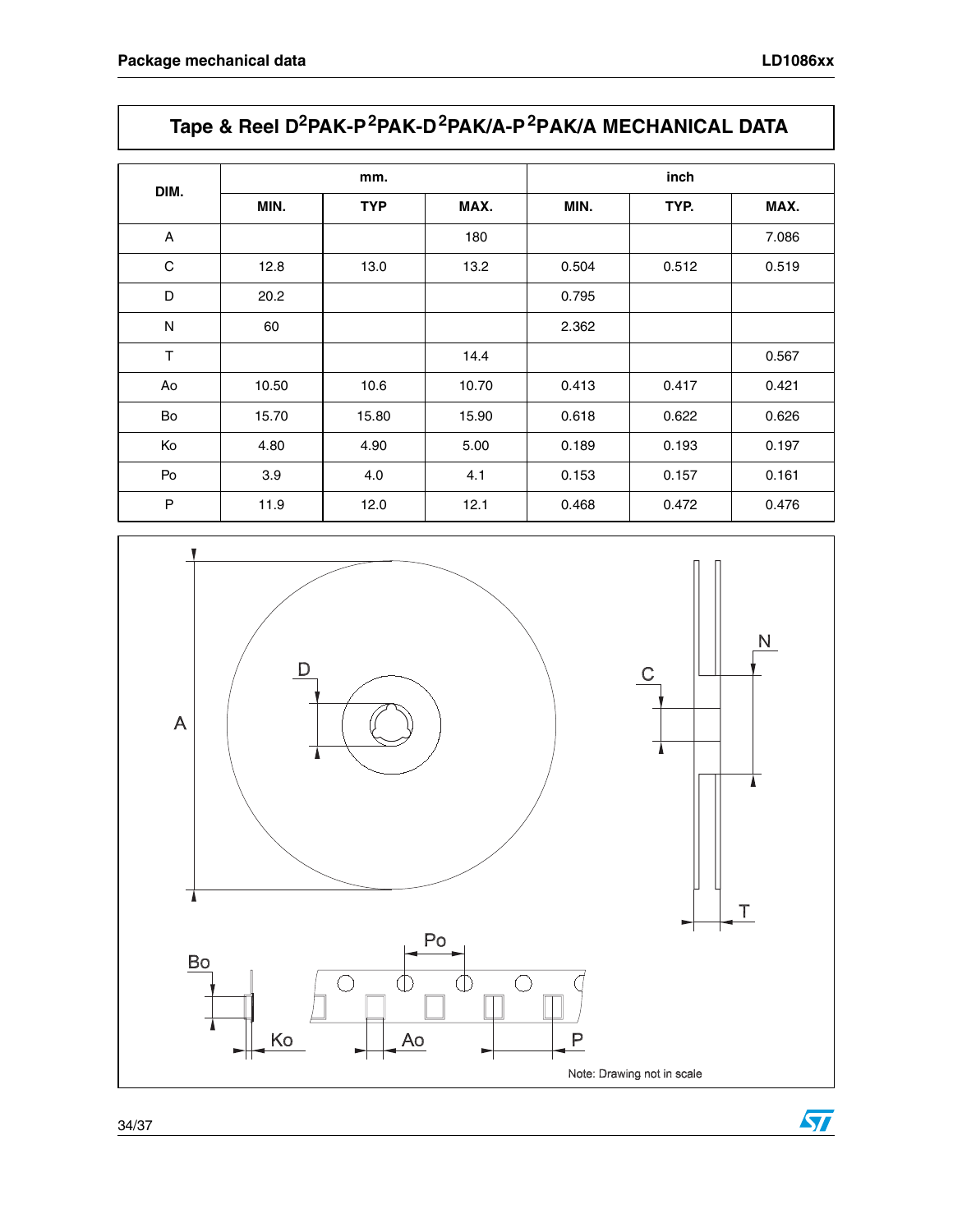### <span id="page-34-0"></span>**8 Order codes**

| <b>Part numbers</b> |               |               |              |                       |  |
|---------------------|---------------|---------------|--------------|-----------------------|--|
| TO-220              | $D^2$ PAK     | $D^2$ PAK/A   | <b>DPAK</b>  | <b>Output voltage</b> |  |
|                     | LD1086D2T15R  |               | LD1086DT15R  | 1.5V                  |  |
| LD1086V18           | LD1086D2T18TR |               | LD1086DT18TR | 1.8V                  |  |
| LD1086V25           | LD1086D2T25TR |               | LD1086DT25TR | 2.5V                  |  |
| LD1086V33           | LD1086D2T33TR | LD1086D2M33TR | LD1086DT33TR | 3.3V                  |  |
| LD1086V36           |               |               |              | 3.6V                  |  |
| LD1086V50           | LD1086D2T50TR |               | LD1086DT50TR | 5.0V                  |  |
| LD1086V80           | LD1086D2T80TR | LD1086D2M80TR | LD1086DT80TR | 8.0 V                 |  |
| LD1086V90           |               |               |              | 9.0V                  |  |
| LD1086V12           | LD1086D2T12TR |               |              | 12.0 V                |  |
| LD1086V             | LD1086D2TTR   | LD1086D2MTR   | LD1086DTTR   | ADJ                   |  |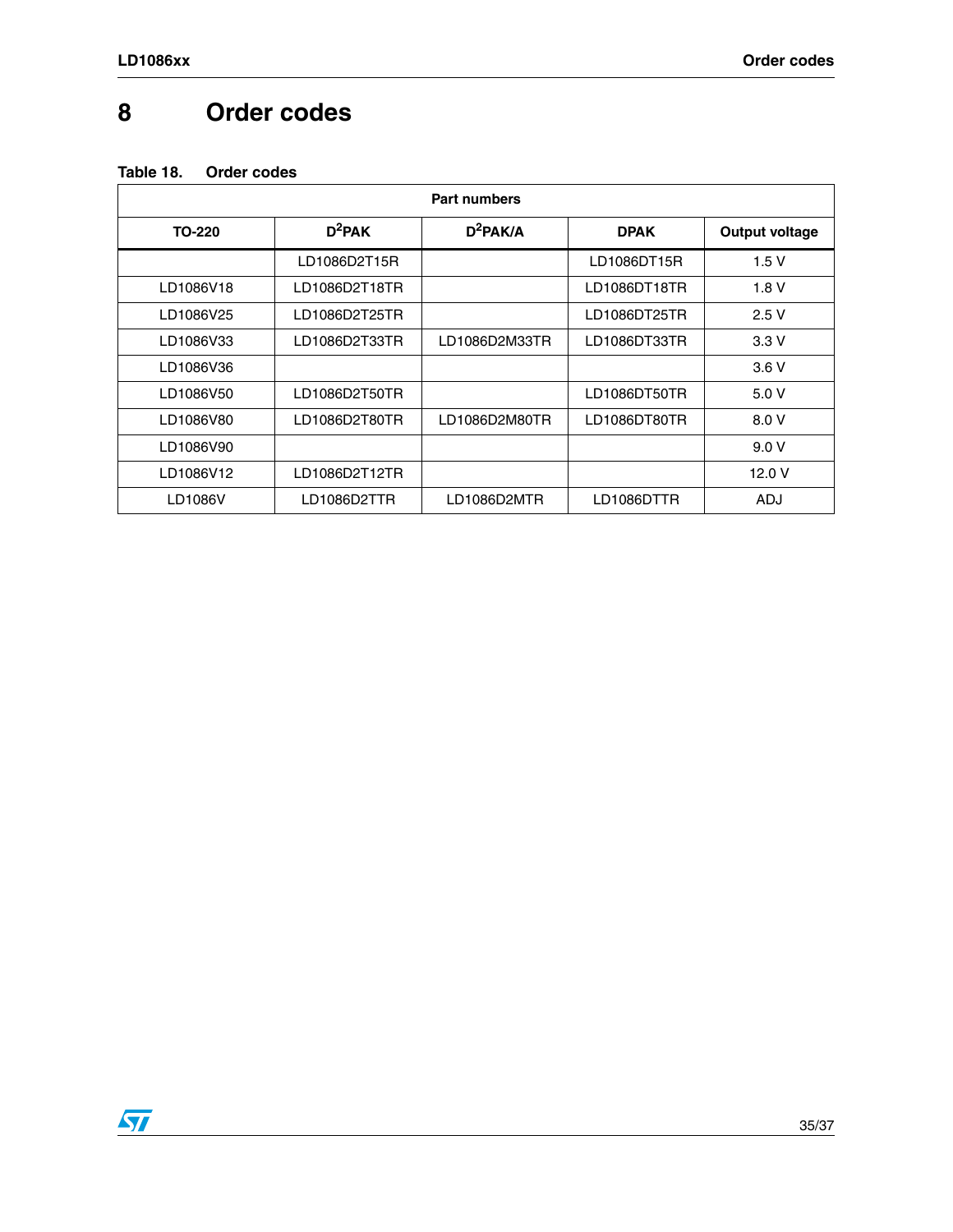# <span id="page-35-0"></span>**9 Revision history**

### **Table 19. Revision history**

| Date        | <b>Revision</b> | <b>Changes</b>                                                     |
|-------------|-----------------|--------------------------------------------------------------------|
| 25-Aug-2004 | 11              | Mistake $V_{\Omega}$ (typ.), table 9 - pag. 6.                     |
| 07-Oct-2004 | 12              | Mistake order codes - Table 1.                                     |
| 08-Feb-2005 | 13              | Mistake U.M. Load regulation - $V = y$ mV.                         |
| 16-May-2006 | 14              | Order codes updated and new template.                              |
| 19-Jan-2007 | 15              | D <sup>2</sup> PAK mechanical data updated and add footprint data. |
| 05-Apr-2007 | 16              | Order codes updated.                                               |
| 07-Jun-2007 | 17              | Order codes updated.                                               |
| 19-Jul-2007 | 18              | Add note on Figure 2.                                              |